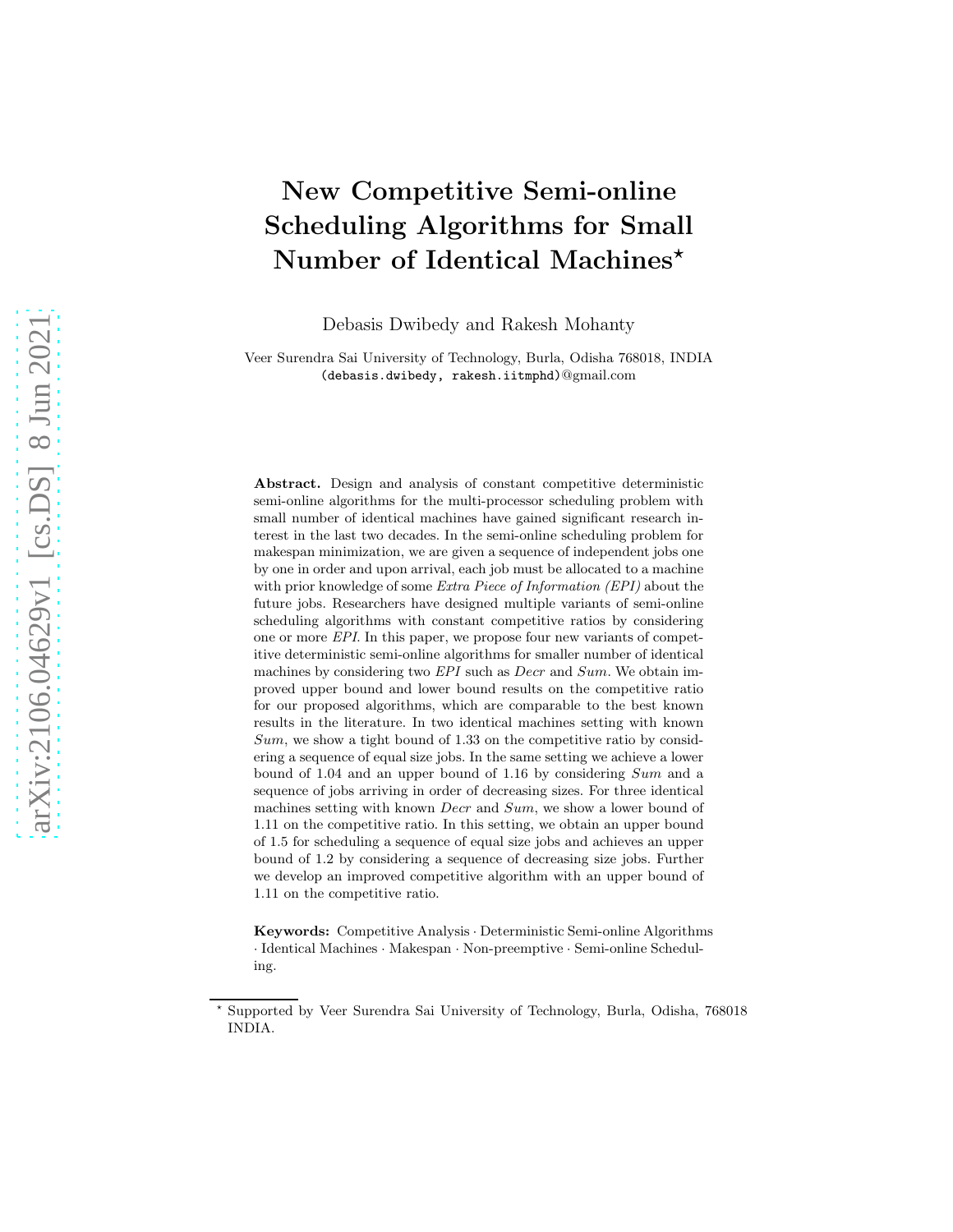## 1 Introduction

The classical scheduling problem requires irrevocable scheduling of a list of n jobs on a set of  $m(\geq 2)$  identical parallel machines with an objective to minimize the completion time of all jobs i.e., makespan. This problem with  $m = 2$  was proved to be NP-complete in [1] by a polynomial time reduction from the well-known partition problem. The above hardness result was achieved by using the concept of splitting a weighted set of items into two subsets of equal weights.

Offline Scheduling. When the list of jobs to be scheduled is given at the outset, the problem is called offline. The algorithm designed for the offline m machines scheduling problem is known as an offline algorithm. Out of all offline algorithms, the one that achieves the smallest makespan is called the *optimal offline algorithm OPT*. Longest Processing Time  $(LPT)$  [2] is one of the primitive offline algorithms for the  $m$  machine offline scheduling problem. Algorithm LPT first sorts a given list of jobs in order of non-increasing sizes, then follows the order to schedule the jobs one by one on the machine that has the current minimum load. In worst case, algorithm LPT achieves a makespan which is 1.16 times of the optimum makespan.

Online and Semi-online Scheduling. In practice jobs are not known at the outset, rather they are revealed one by one in order. A job  $J_i$ must be scheduled on a machine  $M_i$  as soon as it is received with no clue on the successive jobs  $J_{i+1}$ , where  $1 \leq i \leq n$ . Such a scheduling problem is known as online scheduling. A recent survey on the variants of the online scheduling problem can be found in [3]. In online scheduling, when some Extra Piece of Information (EPI) about future jobs is given a priori, the problem becomes *semi-online* [4-5]. In this article, we are interested in semi-online scheduling of a sequence of n independent jobs on  $m$  identical parallel machines settings, where we know jobs arrive in order of non-increasing sizes and the value of the total sum of their sizes. We are constrained to schedule each job irrevocably and non-preemptively. Our objective is to minimize the makespan.

Practical Significance. Semi-online scheduling problem often arises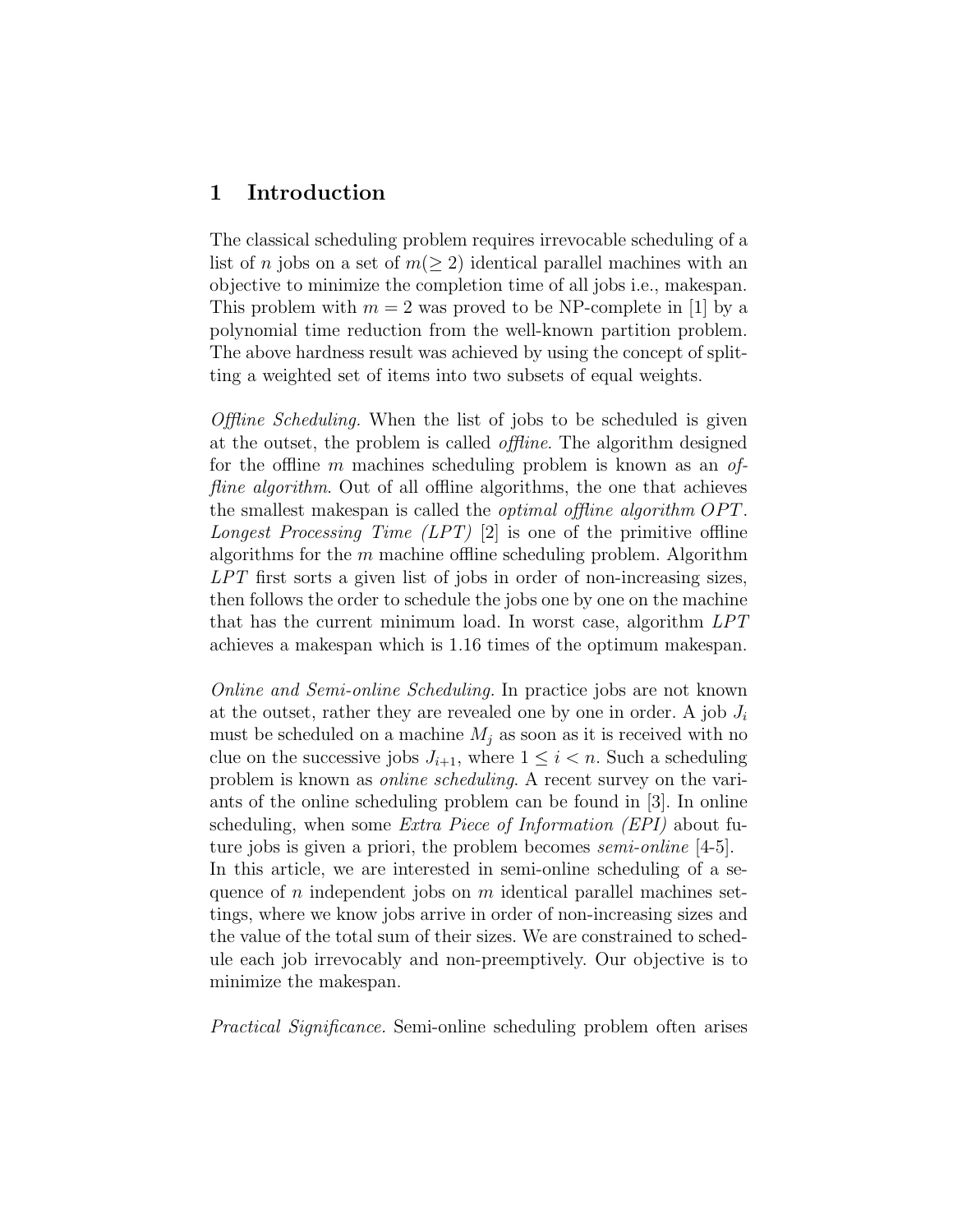in many practical applications such as resource management in production systems, interactive parallel computations, robot navigation, distributed data processing and clients requests management by the network servers. In a client-server model, let us consider a video download application, which allows a client to download videos from the internet. When a client places a request to download a particular video file, the application knows a priori the total size of the requested file, associated data packets and their order of delivery. These information, if given to the network routers, would certainly help to optimize the congestion in the networks and to minimize the delivery time at the destination. Efficient semi-online scheduling algorithms can be extremely useful in minimizing the bandwidth consumption at any link of a network, while routing the data packets across several networks. In certain applications, where a limited number of resources are used, the design and analysis of efficient semi-online algorithms are of great theoretical and research significance.

Performance Measure. The efficiency of a semi-online algorithm ALG is evaluated by competitive analysis method [6]. In this method a competitive ratio is computed based on the cost obtained by the semi-online algorithm ALG and the cost obtained by its optimal offline counterpart. Let us consider an input instance  $\sigma = \langle J_1, J_2, \ldots, J_n \rangle$ , consisting of n items of a cost minimization problem X. Let  $C_{ALG}$ and  $C_{OPT}$  be the costs incurred by  $ALG$  and  $OPT$  respectively. The competitive ratio can be defined as the smallest  $b(> 1)$  for which  $C_{ALG}$  $\frac{C_{ALG}}{C_{OPT}} \leq b$  for any permutations in the arrival order of the items in σ.

Research Motivation. The ongoing research in semi-online scheduling has been predominantly influenced by two factors. The first one accounts for the improvement in the best known competitive bounds and the second one inclines towards the exploration of practically significant new *EPI*. The *EPI* is completely application dependent. The *EPI* that helps in achieving the current best bound for a particular setting might not be available in all real world online scheduling applications. Therefore analysis of semi-online algorithms based on unexplored EPI or using a combination of multiple EPI to achieve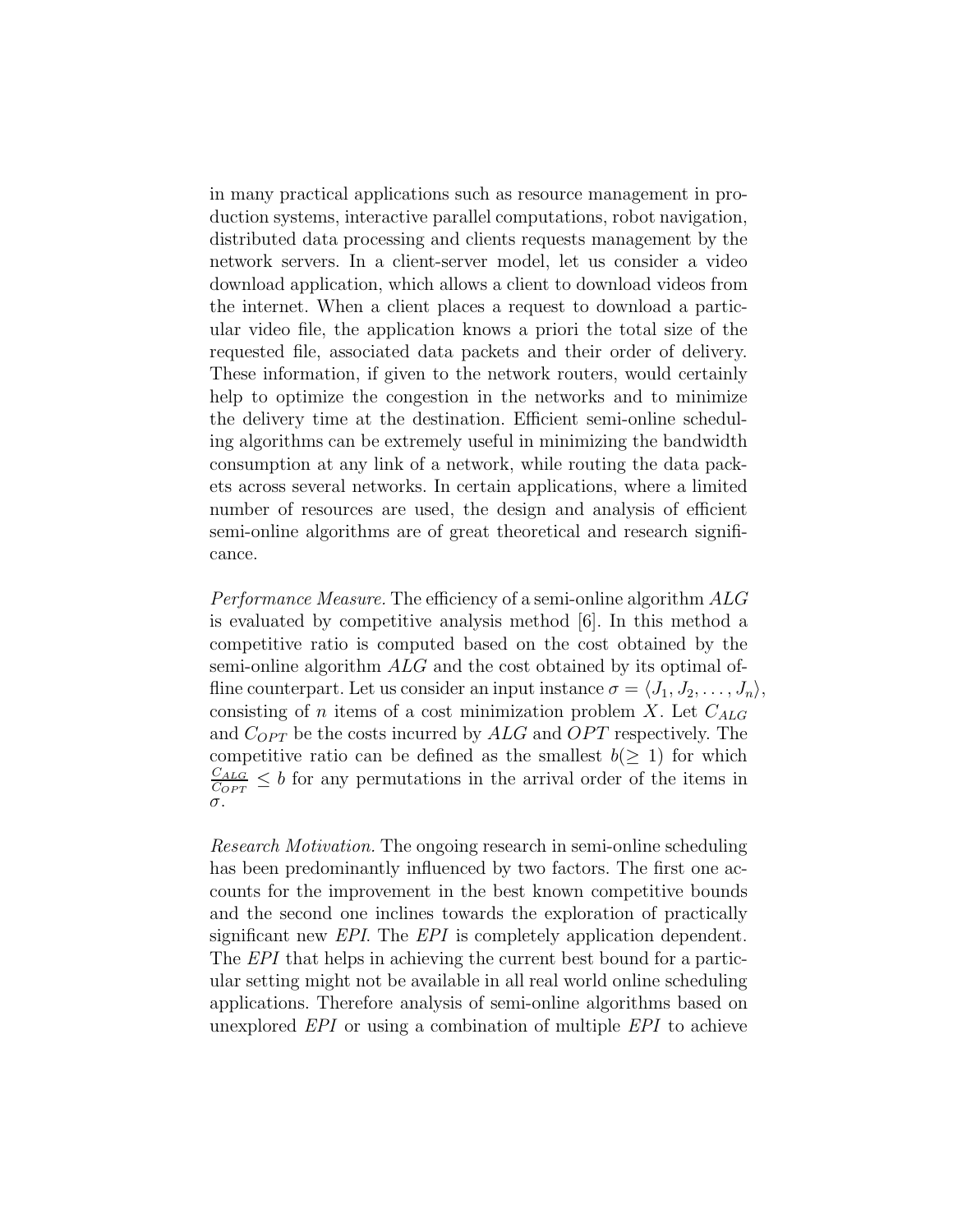better competitive analysis results is a major research challenge. According to our knowledge, a maiden work [7] has been reported till date in the literature on semi-online scheduling with known *Decr* and Sum. The existing literature lacks an extensive study on semi-online scheduling of equal size jobs on two and three identical machines settings. In our study we propose four new variants of constant competitive deterministic semi-online scheduling algorithms for smaller number of machines with two EPI.

Our Contribution. We investigate the semi-online scheduling problem with known *Decr* and *Sum*. We study the non-preemptive variants for makespan minimization in two and three identical parallel machines settings. Two natural input job sequence patterns are explored based on the information on Decr. The first pattern is equivalent to a sequence of equal size jobs and the second one resembles to a sequence of decreasing size jobs. We prove the lower bound results for the studied settings by characterizing the input job sequences. For two identical machines setting, a lower bound of 1.33 on the competitive ratio is shown by considering both input patterns, and a lower bound 1.04 is proved by considering only the second input pattern. We propose a deterministic semi-online algorithm named 2DS, which achieves an upper bound of 1.33 on the competitive ratio for both input patterns by maintaining a near equal load on each machine. We improve the upper bound to 1.16 by considering only the second input pattern and proposing a deterministic semi-online algorithm named, Improved 2DS (I2DS). Algorithm I2DS always keeps a machine with heavy load as compare to the other one. The imbalance in loads between the machines leads to an improved competitive bound. However, algorithm 2DS remains best possible for the first input pattern as the load imbalance principle does not help to improve the upper bound. For three identical machines setting with known *Decr* and *Sum*, we show a lower bound of 1.11 on the competitive ratio, which holds for both input patterns. In this setting, we propose a semi-online algorithm named 3DS, which achieves an upper bound 1.5 in scheduling equal size jobs. Furthermore, we prove that algorithm 3DS is 1.2 competitive with known Sum and Decr, where jobs arrive in order of decreasing sizes. Finally we improve the upper bound 1.2 on the competitive ratio to 1.11 by con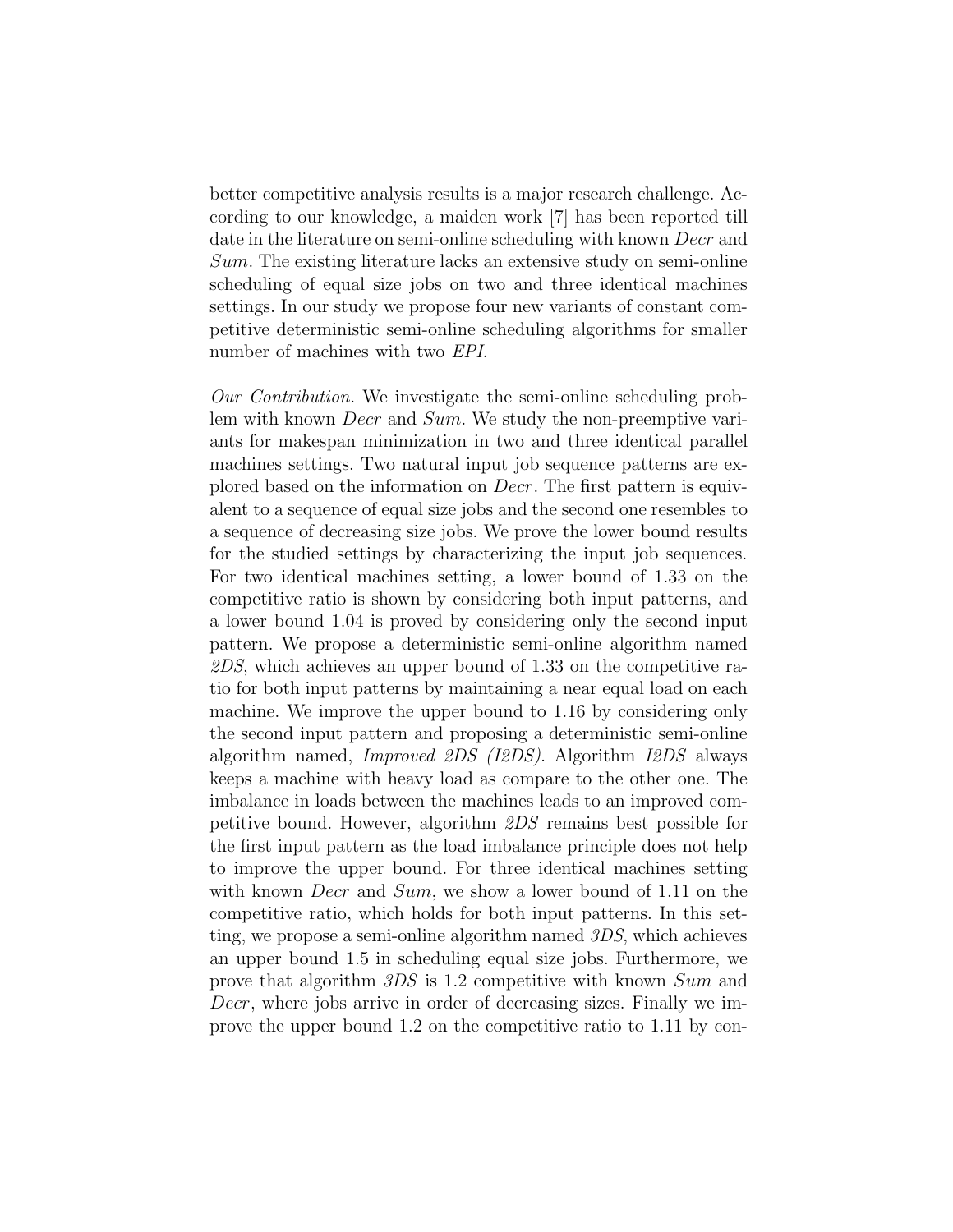sidering only the second input pattern and proposing the algorithm Improved 3DS (I3DS). Our proposed algorithms are efficient as they hold the defined bounds for all input instances of the studied settings.

Organization. The remaining sections of this paper is organized as follows. Section 2 discusses some basic terminologies and seminal contributions related to our study. Section 3 presents our proposed algorithms and associated competitive analysis results for non-preemptive semi-online scheduling for makespan minimization in two and three identical parallel machines settings with EPI Decr and Sum. Finally section 4 provides the concluding remarks and highlights the future scope of our work.

# 2 Preliminaries and State-of-the-art Results

We present the basic terminologies, notations and definitions related to our work in Table [1.](#page-4-0)

| Terminology                     |           | <b>Notations</b> Definitions                          |
|---------------------------------|-----------|-------------------------------------------------------|
| Job.                            | $J_i$     | An executable unit, where $1 \leq i \leq n$ .         |
| Machine                         | $M_i$     | A processing unit, where $1 \leq j \leq m$ .          |
| Processing Time or Size         | $p_i$     | Time taken by a job $J_i$ to execute on a             |
|                                 |           | machine $M_i$ .                                       |
| Completion Time                 | $c_i$     | The time at which a job $J_i$ finishes its ex-        |
|                                 |           | ecution                                               |
| Load                            | $l_i$     | Sum of sizes of the jobs that have been               |
|                                 |           | assigned to a machine $M_i$ .                         |
| Makespan                        | $C_{max}$ | $\max\{l_j   1 \leq j \leq m\}.$                      |
| Total sum of sizes of all jobs  | Sum.      | $\sum_{i=1}^n p_i.$                                   |
| Largest size                    |           | Max or $p_{max}$ max $\{p_i   1 \leq i \leq n\}.$     |
| Non-increasing job sizes        | Decr      | $p_{i+1} < p_i$ , for $i > 1$ .                       |
| Tightly grouped processing time | TGRP      | $p_i \in [a, b]$ , where $a, b > 0$ .                 |
| Optimum Makespan                | $C_{OPT}$ | $\max\{\frac{1}{m}\cdot\sum_{i=1}^{n}p_i, p_{max}\}.$ |

<span id="page-4-0"></span>Table 1. Basic Terminologies Notations and Definitions

#### 2.1 State-of-the-art Results

In a semi-online variant of the online scheduling problem, besides the current job some EPI on the future jobs is also given. The consideration of different EPI leads to different semi-online variants.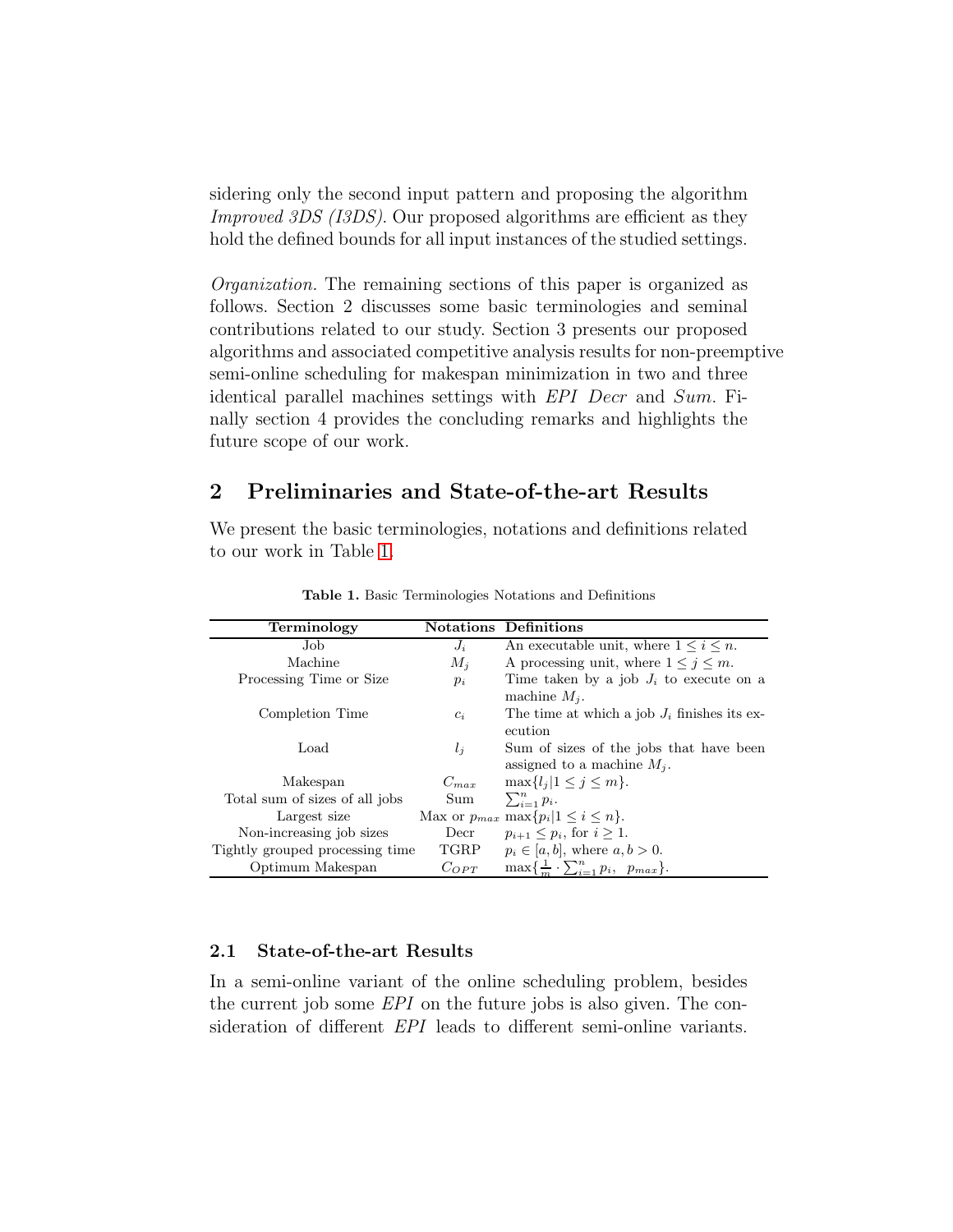The ongoing research in semi-online scheduling focuses on the improvement in the existing best competitive bounds for each of the variants. We particularly concentrate on makespan minimization in two and three identical parallel machines settings. We present an overview of the important competitive analysis results as follows.

Two Identical Machines. Kellerer et al. [4] studied a semi-online version of the well-known partition problem, which is equivalent to semi-online scheduling on two identical machines with known Sum. By considering  $Sum = 2$ , they proposed a 1.33 competitive semionline algorithm. The algorithm schedules a sequence of jobs in such a manner that the maximum load incurred on a machine is at most 2  $\frac{2}{3}$  Sum. Seiden et al. [5] claimed that algorithm  $LPT$  with an upper bound of 1.16 on the competitive ratio is best possible for semi-online scheduling with known Decr.

Many researchers investigated the semi-online scheduling problem by considering multiple EPI and significantly improved the existing best competitive bounds. Angelelli [8] introduced a pair-wise combination of two EPI such as Sum and lower bound on job's processing time. A tight bound of 1.33 on the competitive ratio was achieved. Tan and He [7] considered Sum and Max as the known EPI and obtained a tight bound of 1.2 on the competitive ratio.

They also considered Sum and Decr as the known EPI to achieve a lower bound of 1.11 on the competitive ratio. To prove their claim they considered two specific instances  $\sigma_1$ ,  $\sigma_2$  with six jobs in each instance and  $Sum = 18$ , where  $\sigma_1$  considers  $p_1 = p_2 = 4$ ,  $p_3 = p_4 =$  $p_5 = p_6 = 2.5$  and  $\sigma_2$  considers  $p_1 = p_2 = 4$ ,  $p_3 = p_4 = p_5 = 3$ and  $p_6 = 1$ . Although the achieved bound holds for the considered instances, it does not help to trace out all instances those account for the lower bound result. A generalized lower bound of the problem as a factor of the known Sum is required to capture all such instances. They proposed the algorithm SD and achieved a matching upper bound on the competitive ratio by considering  $Sum = 18$ . Algorithm SD schedules the first job  $J_1$  on machine  $M_1$ . The second job  $J_2$  is assigned to  $M_1$  and the remaining jobs are scheduled on  $M_2$ if  $l_1 + p_2 \leq \frac{5}{9}$  $\frac{5}{9}$ . *Sum.* If  $\frac{7}{18}$ . *Sum*  $\leq l_1 + p_2 < \frac{4}{9}$  $\frac{4}{9}$ ·*Sum* or  $l_1 + p_2 > \frac{5}{9}$  $\frac{5}{9}$ ·Sum, then  $J_2$  is scheduled on  $M_2$  and the remaining jobs  $J_i$ , where  $i \geq 3$ are scheduled based on the following two stopping criteria. Criterion 1: If  $l_j + p_i \leq \frac{5}{9}$  $\frac{5}{9} \cdot Sum$ , then  $J_i$  is assigned to such a  $M_j$  and the re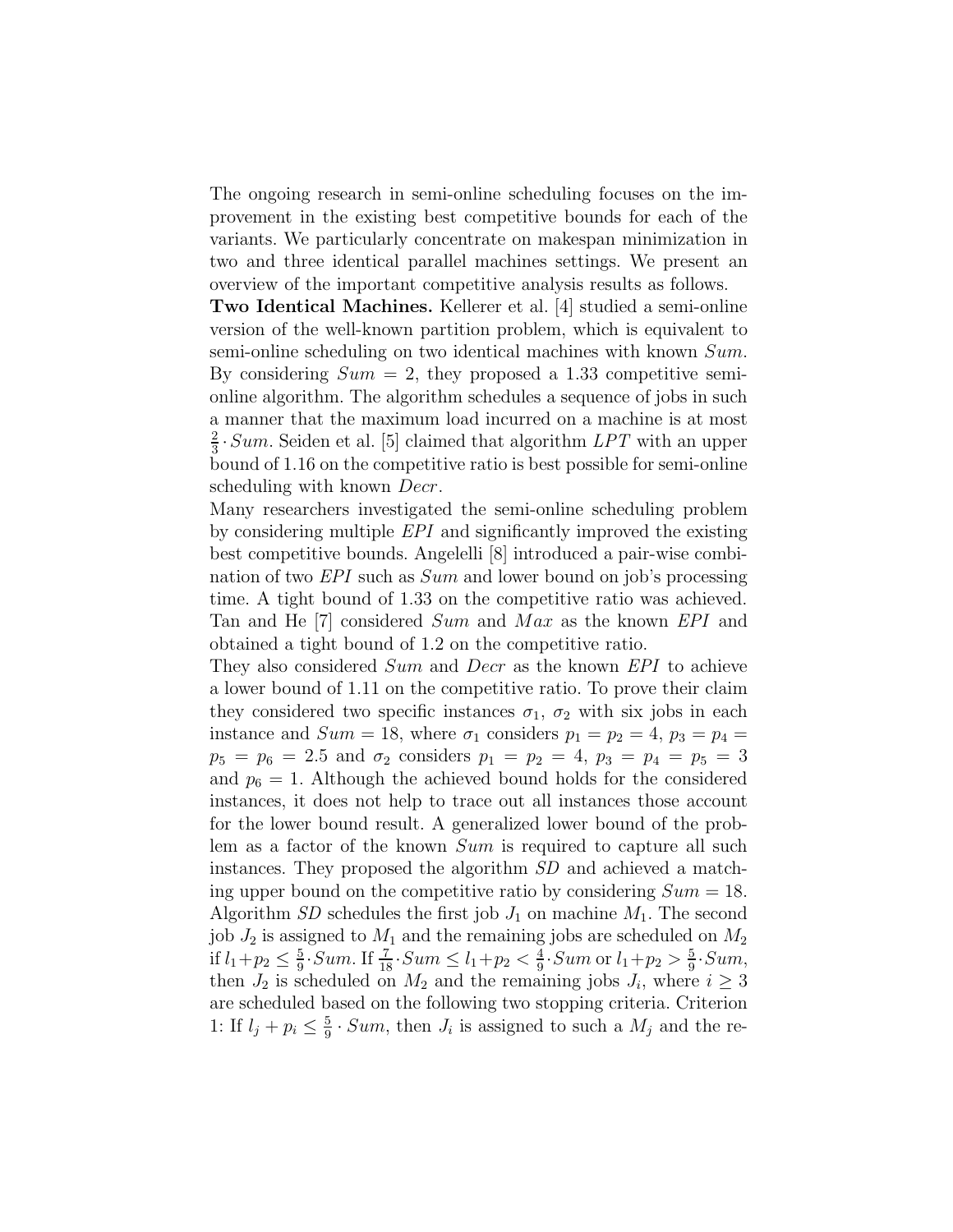maining jobs are scheduled on the other machine, where  $j \in \{1, 2\}$ . Criterion 2: If  $l_j + p_i > \frac{5}{9}$  $\frac{5}{9}$  · Sum,  $\forall j$ , then  $J_i$  is scheduled on the  $M_j$  for which the current load  $l_j = \min\{l_1, l_2\}$  and the remaining jobs are assigned to the other machine. At any moment if the loads  $l_1 = l_2$ , then  $J_i$  is assigned to  $M_2$ . Although algorithm SD improves the existing competitive bound, it is does not cover all instances of the problem. For example, let us consider a sequence of three equal size jobs with  $p_1 = p_2 = p_3 = 1$  and another sequence of three decreasing size jobs with  $p_1 = 5$ ,  $p_2 = 4$  and  $p_3 = 3$ . For the first and the second sequence any deterministic semi-online algorithm has a competitive ratio of at least 1.33 and 1.16 respectively. Therefore the semi-online scheduling problem on two identical machines with known Decr and Sum requires further investigations in the design of optimal semi-online algorithms for  $n \geq 3$ .

Angelelli [9] improved the 1.33 tight bound to 1.2 by considering Sum and upper bound (ub) on job's processing time, where  $ub \in$  $(0.5, 0.6)$ . For  $ub \in (0.75, 1)$ , Angelelli achieved a tight bound of  $1 + \frac{ub}{3}$  on the competitive ratio. In [10], Angelelli considered Sum  $\frac{3}{3}$  on the competitive ratio. In [10], ringerem considered b and and various intervals of the upper bound on job's processing time as the known *EPI*. For  $ub \in \left[\frac{1}{b}\right]$  $\frac{1}{b}$ ,  $\frac{2(b+1)}{b(2b+1)}$  a tight bound  $1 + \frac{1}{2b+1}$  and for  $ub \in (\frac{2b-1}{2b(b-1)}, \frac{1}{b-1})$  $\frac{1}{b-1}$  a tight bound  $\left(\frac{b-1}{3}\right)ub + 0.66\left(\frac{b+1}{b}\right)$  were achieved on the competitive ratio, where  $b \geq 2$ . Cao et al. [11] obtained a tight bound of 1.2 by considering Max and the value of the optimum makespan as the known EPI. Cao and Wan [12] considered the known information on *Decr* and  $TGRP(1, r)$  and proved a tight bound of 1.16 on the competitive ratio. We now present a summary of the best known competitive bounds in Table [2.](#page-6-0)

<span id="page-6-0"></span>

| EPI             |      | Lower Bound Upper Bound |
|-----------------|------|-------------------------|
| Sum             | 1.33 | 1.33                    |
| Decr            | 1.16 | 1.16                    |
| Sum, TGRP(lb)   | 1.33 | 1.33                    |
| Sum, Max        | 1.2  | 1.2                     |
| Sum, Decr       | 1.11 | 1.11                    |
| Sum, TGRP(ub)   | 1.2  | 1.2                     |
| Max. Opt        | 1.2  | 1.2                     |
| Decr, TGRP(1,r) | 1.16 | 1.16                    |

Table 2. Best Known Competitive Bounds for Two Identical Machines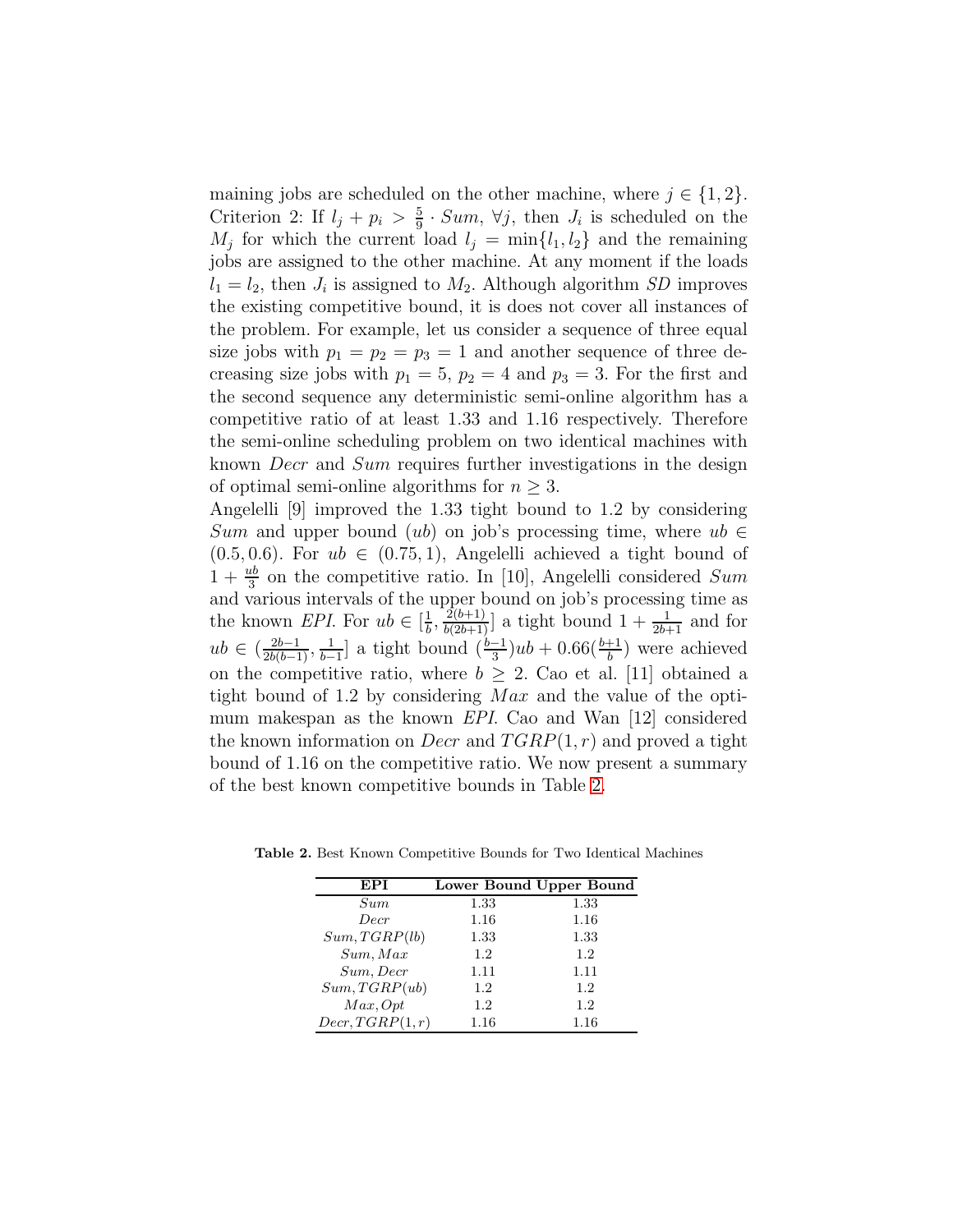Three Identical Machines. He and Dosa [13] initiated a study on semi-online scheduling in three identical machines settings. They considered  $TGRP(r)$  as the known EPI and achieved an upper bound 1.5 on the competitive ratio for  $r \in (2, 2.5)$ . Furthermore, they obtained an upper bound  $\frac{4r+2}{2r+3}$  for  $r \in (2.5,3)$ . Angelelli [14] achieved a lower bound 1.392 and an upper bound 1.421 on the competitive ratio by considering known Sum.

Hua et al. [15] introduced multiple EPI in semi-online scheduling on three identical machines settings. They considered Sum and Max as the known EPI and obtained a lower bound 1.33 and an upper bound 1.4 on the competitive ratio. For this setting, Wu et al. [16] improved the lower bound of Hua e al. [15] to achieve a tight bound 1.33 on the competitive ratio.

By considering only known Decr, Cheng et al. [17] achieved a tight bound 1.18, which is the best competitive bound known till date in semi-online scheduling on three identical machines settings. We present a summary of the best known competitive bounds in Table [3.](#page-7-0)

<span id="page-7-0"></span>

| EPI      |       | Lower Bound Upper Bound |
|----------|-------|-------------------------|
| TGRP(r)  |       | 1.5                     |
| Sum      | 1.392 | 1.421                   |
| Sum, Max | 1.33  | 1.33                    |
| Decr     | 1.18  | 1.18                    |

Table 3. Best Known Competitive Bounds for Three Identical Machines

The current state-of-the-art results on the competitive ratio for other variants of the semi-online scheduling problem can be found in a recent survey of Epstein [18].

# 3 Our Results on Semi-online Scheduling with Known Decr and Sum

In the semi-online scheduling problem with  $Decr$  and  $Sum$ , we know that  $p_i \geq p_{i+1}$  for  $1 \leq i < n$  and we are given the value of  $\sum_{i=1}^{n} p_i$  at the outset. For this problem, we analyze the competitiveness of any deterministic semi-online algorithm ALG by considering two practi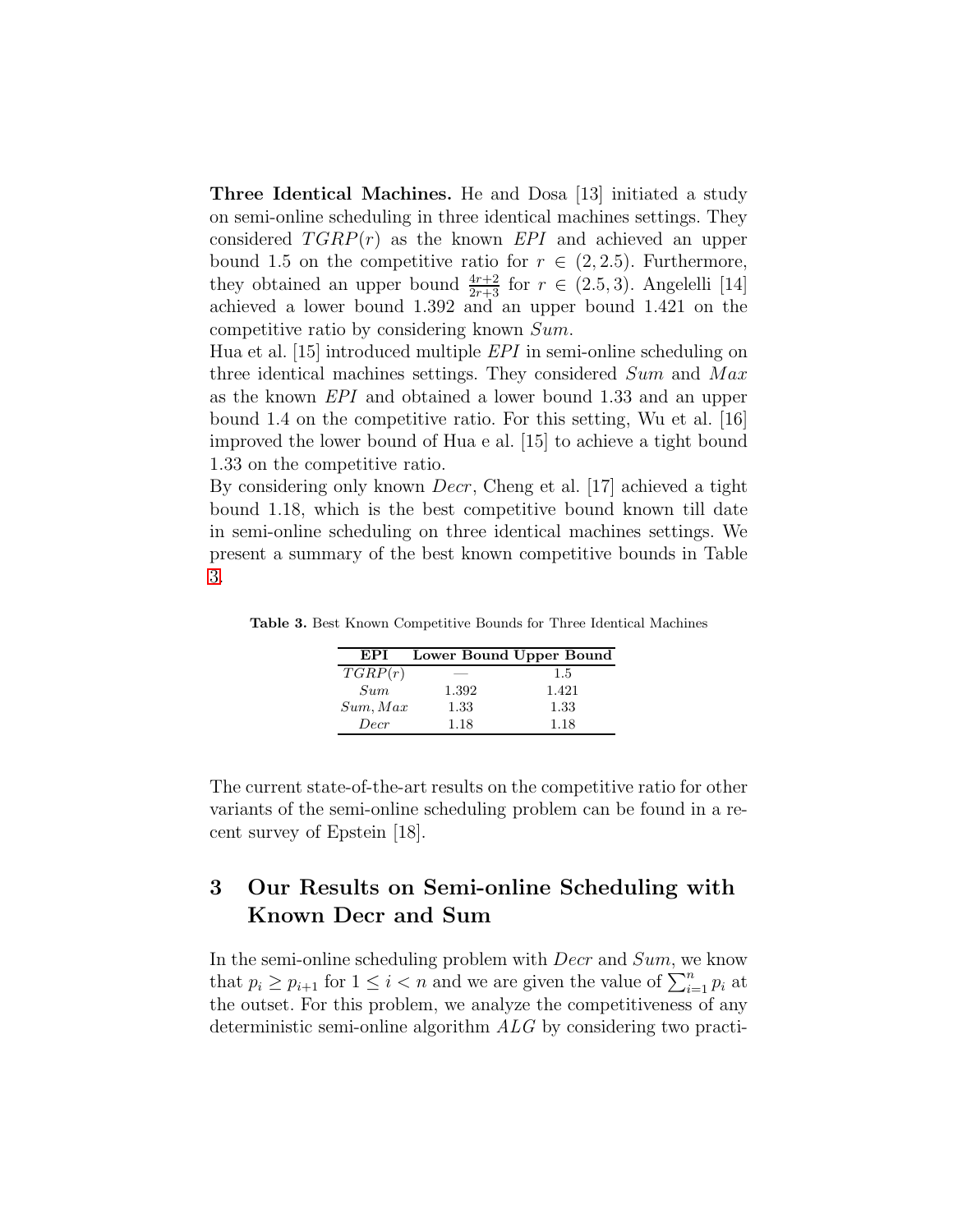cally significant *input job sequence patterns*, i.e.,  $I_1$  and  $I_2$  based on the known *Decr*. As we know *Decr* means, *n* jobs arriving such that  $p_1 \geq p_2 \geq p_3 \geq \ldots \geq p_n$ . We now can distinguish the input patterns  $I_1$  and  $I_2$  as follows.

$$
I_1: p_1 = p_2 = p_3 = \ldots = p_n, \text{ i.e., } p_{i+1} = p_i, \forall i.
$$
  
\n
$$
I_2: p_1 > p_2 > p_3 > \ldots > p_n, \text{ i.e., } p_{i+1} < p_i, \forall i.
$$

The input pattern  $I_1$  often arises in a client server environment, where for an instance a client requests only for the static web pages or several clients request for the home page of a website on the fly. The web server processes such requests by taking almost equal time for each of them. The input pattern  $I_2$  is natural in the context of product manufacturing and parallel computations, where a larger size task is splitted into several smaller size jobs and the jobs are given one by one in order of decreasing sizes to a central scheduler for the assignment of scarce resources. The objective is to yield a product or a result within a minimum time. Any of the other possibilities on the *Decr* must be a subset of the union of  $I_1$  and  $I_2$ . In fact, in  $I_1$ , the information on *Decr* is meaningless. The problem can also be interpreted as semi-online scheduling of a sequence of equal size jobs with known  $Sum$ . While the problem with  $I_2$  can be considered as semi-online scheduling of a sequence of decreasing size jobs with known  $Sum$ . We study the problem with respect to  $I_1$  and  $I_2$  in two and three identical parallel machines settings as follows.

#### 3.1 Two Identical Parallel Machines  $(P_2)$

When the objective is to minimize the makespan  $C_{max}$ , we denote the problem as  $P_2|Decr, Sum|C_{max}$ . Let  $C_{ALG}$  and  $C_{OPT}$  be the makespans incurred by any deterministic semi-online algorithm ALG and the optimal offline algorithm  $OPT$  respectively. The lower bound on the competitive ratio of the problem  $P_2|Decr, Sum|C_{max}$  represents the smallest  $b(\geq 1)$  such that  $\frac{C_{ALG}}{C_{OPT}} \geq b$  for all instances of the problem. We show the lower bound results of the problem as follows.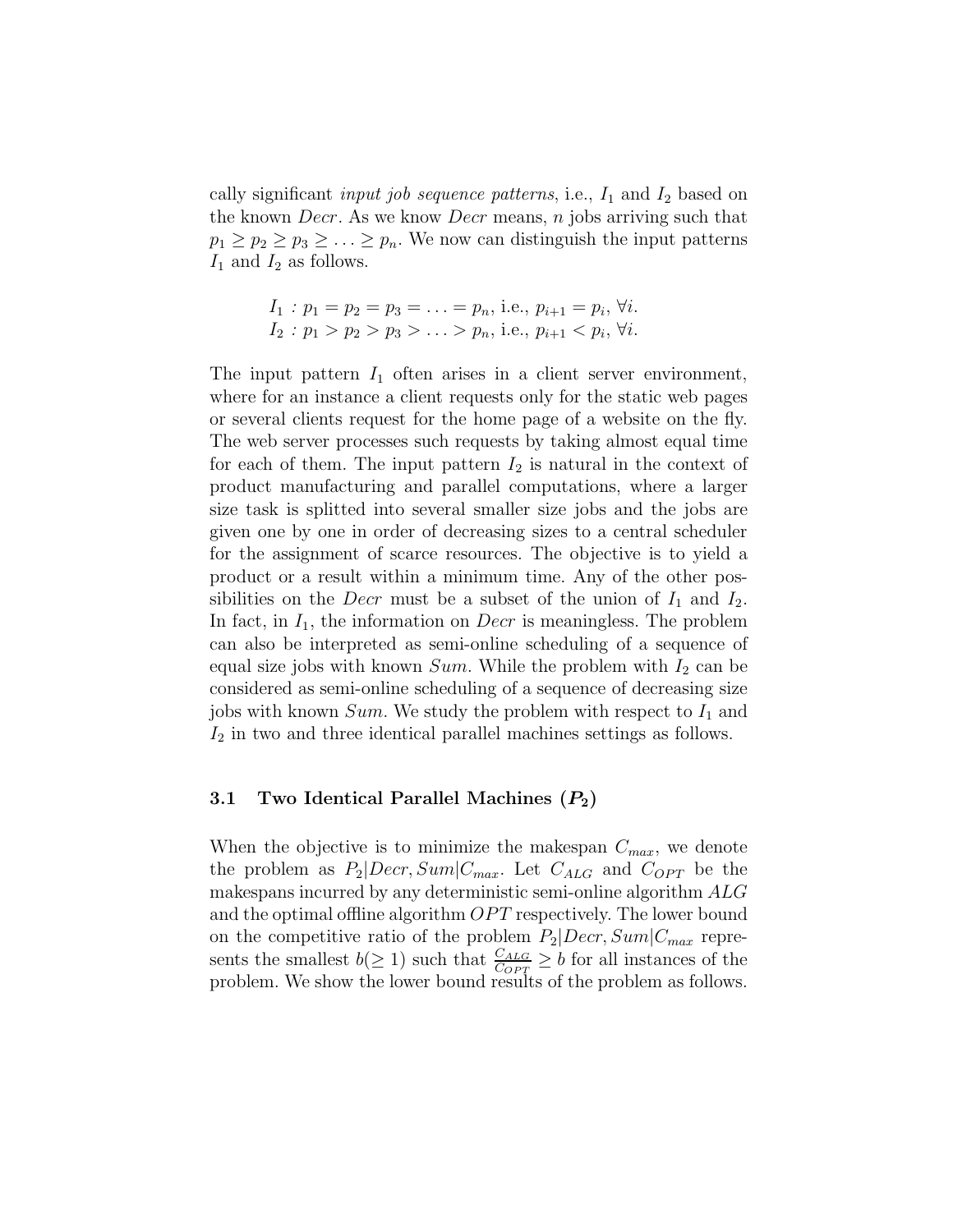#### Lower Bound Results

Theorem 1. Any deterministic semi-online algorithm ALG for the problem  $P_2|Decr, Sum|C_{max}$  has a competitive ratio of at least 1.33.

*Proof.* We prove the theorem by adversary method. Let  $Sum = k$ 6) is known and we are given a sequence of three jobs  $J_1$ ,  $J_2$  and  $J_3$ , where  $p_1 = \frac{k+3}{3}$  $\frac{+3}{3}$  and  $p_2 + p_3 = \frac{2k-3}{3}$  $\frac{3^{1}-3}{3}$ . We consider the following two cases based on the assignment of initial two jobs.

Case 1.  $J_1$  and  $J_2$  are assigned to the same machine. Let us consider  $p_2 = p_3 = \frac{2k-3}{6}$  $\frac{d-3}{6}$ . By assigning  $J_3$  on the other machine, we have  $C_{ALG} \geq \frac{4k+3}{6}$  $\frac{k+3}{6}$ , while  $C_{OPT} = \frac{k}{2}$  $\frac{k}{2}$ . Therefore,  $C_{ALG}$  $\frac{C_{ALG}}{C_{OPT}} \ge \frac{4}{3} + \frac{1}{k} = 1.33 + \frac{1}{k}$  (1)

Case 2.  $J_1$  and  $J_2$  are assigned to two different machines. Let us consider  $p_2 = \frac{k}{3}$  $\frac{k}{3}$  and  $p_3 = \frac{k-3}{3}$  $\frac{-3}{3}$ . Sub-case 2.1.  $J_3$  is assigned to the machine, where job  $J_1$  has been assigned. We now have  $C_{ALG} \geq \frac{2k}{3}$  $\frac{2k}{3}$ , while  $C_{OPT} = \frac{k}{2}$  $\frac{k}{2}$ . This implies  $C_{ALG}$  $\frac{C_{ALG}}{C_{OPT}} \ge \frac{4}{3} = 1.33$  (2)

Sub-case 2.2.  $J_3$  is assigned to the machine, where job  $J_2$  has been assigned. We now have  $C_{ALG} \geq \frac{2k-3}{3}$  $\frac{k-3}{3}$ , while  $C_{OPT} = \frac{k}{2}$  $\frac{k}{2}$ . This implies  $C_{ALG}$  $\frac{C_{ALG}}{C_{OPT}} \ge \frac{4}{3} - \frac{2}{k} \to 1.33 \text{ as } k \to \infty$  (3)

By Eqs.  $(1)$ ,  $(2)$  and  $(3)$ , we can conclude that there exists an instance of the problem  $P_2|Decr, Sum|C_{max}$  such that  $\frac{C_{ALG}}{C_{OPT}} \ge 1.33$ .  $\Box$ 

It can be observed that in the proof of Theorem 1, we have considered the critical instances based on the input patterns  $I_1$  and  $I_2$  with minimum number of jobs to show all possible assignments. We have obtained the lower bound of the problem by considering the minimal makespan, which was incurred by the best assignment policy. The result reflects that the largest value of k leads to a generalized lower bound of the problem on the competitive ratio. However, we can further minimize the lower bound by considering only  $I_2$  and the least value of k i.e.,  $k = 7$ . We now present the lower bound of the problem by considering only  $I_2$  as follows.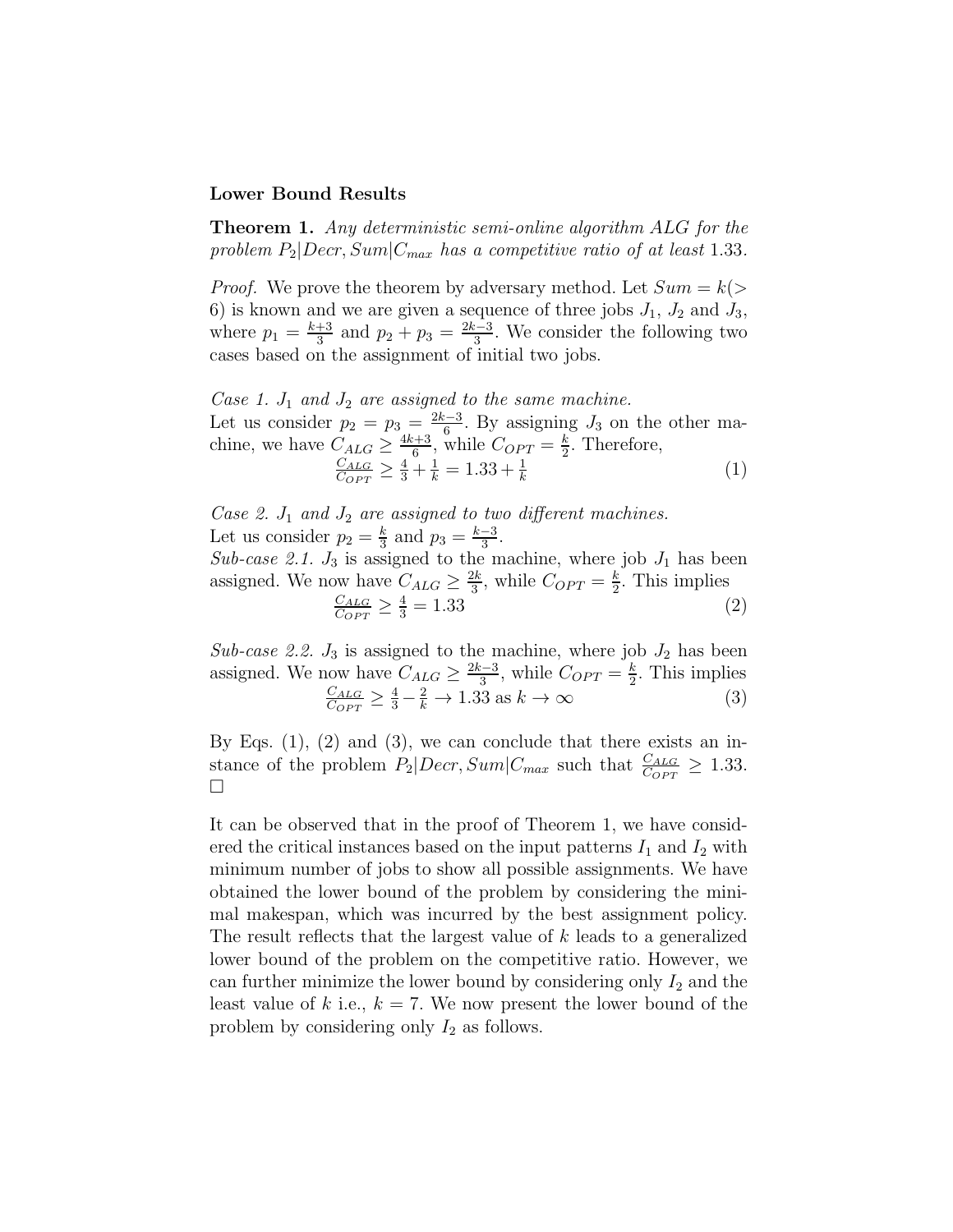Theorem 2. Any deterministic semi-online algorithm ALG for the problem  $P_2|Decr, Sum|C_{max}$  with  $I_2$  has a competitive ratio of at least 1.04.

*Proof.* To prove our claim let us consider  $Sum = k(\geq 7)$  and a sequence of three jobs  $J_1$ ,  $J_2$  and  $J_3$ , where  $p_1 = \frac{12k}{25}$  and  $p_2 + p_3 = \frac{13k}{25}$ . Let us consider the best assignment policy and the critical instance as follows. The jobs  $J_1$  and  $J_2$  are scheduled on two different machines and the job  $J_3$  is assigned to the machine where  $J_2$  has already been assigned. For  $p_2 = \frac{7k}{25}$  and  $p_3 = \frac{6k}{25}$ , we have  $C_{ALG} \ge \frac{13k}{25}$ , while  $C_{OPT} = \frac{k}{2}$  $\frac{k}{2}$ . This implies,  $\frac{C_{ALG}}{C_{OPT}} \ge \frac{26}{25} = 1.04$ .

**Algorithm 2DS** In the problem  $P_2|Decr, Sum|C_{max}$ , we know larger size jobs arrive upfront in the sequence and the total sum of sizes of all jobs beforehand. We aim to schedule the jobs in such a manner that the load of one of the machines is always at most  $\frac{1}{2} \cdot Sum$ . We propose a deterministic semi-online algorithm named 2DS for the problem by considering the input patterns  $I_1$  and  $I_2$ . Let  $C_{2DS}$  be the makespan incurred by algorithm 2DS. The algorithm works as follows.

| Algorithm 1 2DS |  |  |
|-----------------|--|--|
|-----------------|--|--|

| Initially, $l_1 = l_2 = 0$ , $Sum = \sum_{i=1}^{n} p_i$ , and $p_{i+1} \leq p_i$ for $1 \leq i < n$ |
|-----------------------------------------------------------------------------------------------------|
| WHILE a new job $J_i$ is given with known <i>Decr</i> and Sum DO                                    |
| <b>BEGIN</b>                                                                                        |
| IF $l_1 + p_i \leq \frac{1}{2} \cdot Sum$                                                           |
| THEN assign job $J_i$ to machine $M_1$                                                              |
| UPDATE $l_1 = l_1 + p_i$                                                                            |
| ELSE                                                                                                |
| assign job $J_i$ to machine $M_2$                                                                   |
| UPDATE $l_2 = l_2 + p_i$                                                                            |
| $i=i+1$                                                                                             |
| END                                                                                                 |
| Return $C_{2DS} = \max\{l_1, l_2\}$                                                                 |

The upper bound on the competitive ratio of our proposed algorithm  $2DS$  for the problem  $P_2|Decr, Sum|C_{max}$  represents the smallest  $b(\geq 1)$  such that  $\frac{C_{2DS}}{C_{OPT}} \leq b$  for all job sequences of the problem.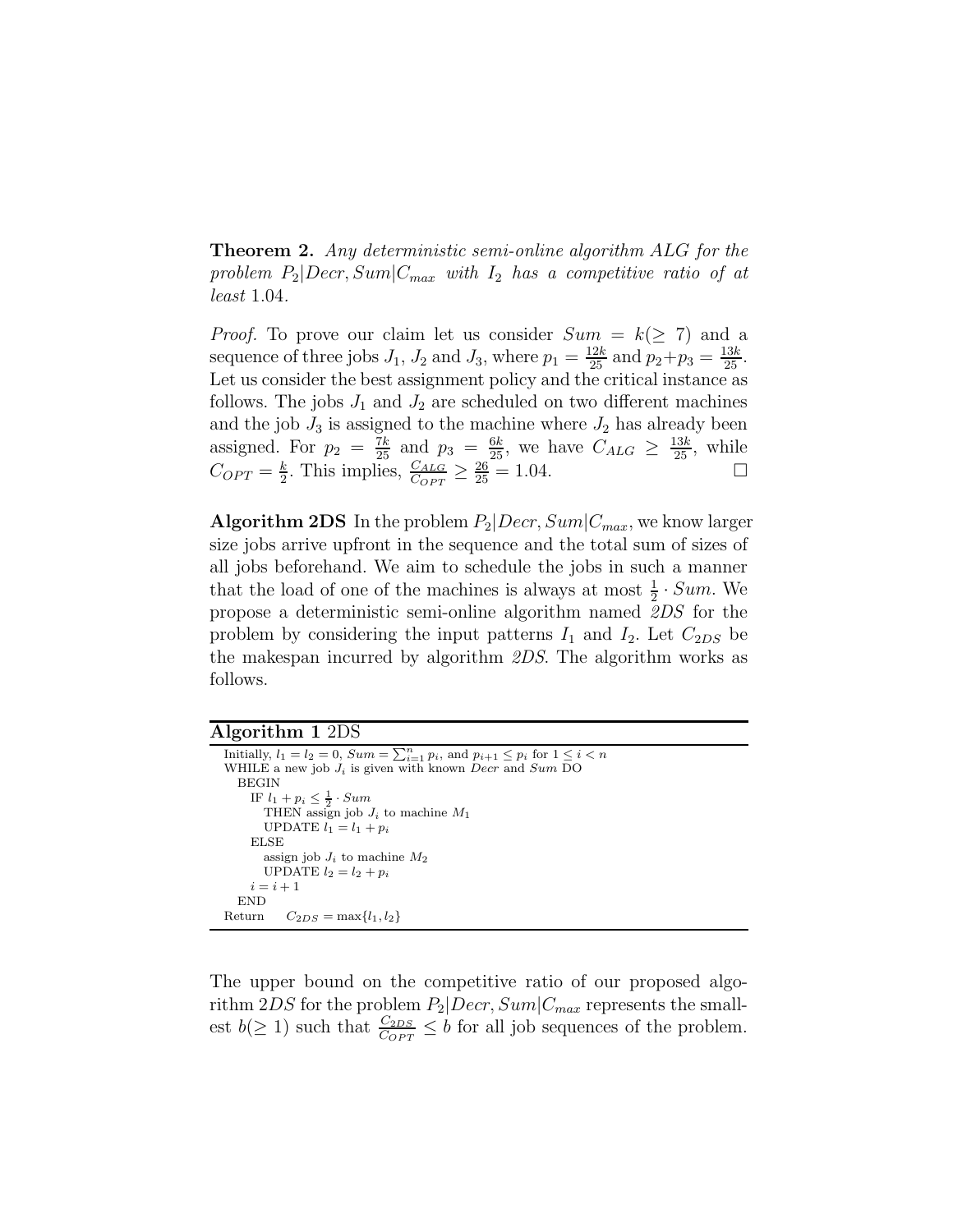We now show the upper bound results of algorithm  $2DS$  with respect to  $I_1$  and  $I_2$  by Theorem 3 and Theorem 4 respectively as follows.

#### Upper Bound Result

**Theorem 3.** For all job sequences of the problem  $P_2|Sum|C_{max}$  with  $I_1$ , where  $p_i = x$ ,  $x \ge 1$ ,  $n \ge 3$  and  $1 \le i \le n$ , we have  $\frac{C_{2DS}}{C_{OPT}} \le 1.33$ .

Proof. We consider the following two cases based on the number of jobs n.

Case 1. If n is even.

Let us consider  $n = 2a$  for any  $a \geq 2$ . As we know that  $p_i = x$  for  $1 \leq i \leq n$ , we have  $Sum = 2ax$ , implies,  $C_{OPT} = ax$ . As n is even, algorithm 2DS assigns the initial  $\frac{n}{2} = a$  jobs to machine  $M_1$  and incurs  $l_1 = ax$ . The remaining a jobs are scheduled on machine  $M_2$ to obtain  $l_2 = ax$ . We now have  $C_{2DS} = ax$ , this implies,  $\frac{C_{2DS}}{C_{OPT}} = 1$ . Case 2. If n is odd.

Let us consider  $n = 2a + 1$  for any  $a \ge 1$ . We have  $Sum = (2a + 1)x$ , implies,  $C_{OPT} = \frac{(2a+1)x}{2}$  $\frac{2}{2}$ . Algorithm 2DS assigns the initial a jobs to machine  $M_1$  and incurs load  $l_1 = ax < \frac{(2a+1)x}{2}$ . The remaining  $a+1$ jobs are scheduled on machine  $M_2$  to obtain a load  $l_2 = (a+1)x$ . As  $l_2 > l_1$ , we now have  $C_{2DS} \leq (a+1)x$ . Therefore, we have  $\frac{C_{2DS}}{C_{OPT}} \leq$  $\frac{2x(a+1)}{x(2a+1)} \leq \frac{2a+2}{2a+1} \leq \frac{4}{3} = 1.33$ , for  $n \geq 3$  and  $a \geq 1$ .

**Theorem 4.** For all job sequences of the problem  $P_2|Decr, Sum|C_{max}$ with  $I_2$ , we have  $\frac{C_{2DS}}{C_{OPT}} \leq 1.33$ .

Proof. We prove the theorem by critical case analysis method. Let  $p_{max}$  be the largest job, we have  $p_{max} = p_1$ . Let us consider the following two cases based on the size of the first job.

*Case 1.* If  $p_1 > \frac{1}{2}$  $rac{1}{2}$  · Sum. Then  $\sum_{i=2}^n p_i < \frac{1}{2}$  $\frac{1}{2} \cdot Sum$ , implies  $C_{OPT} = p_1$ . Algorithm  $2DS$  assigns  $J_1$  to machine  $\tilde{M}_2$  and incurs a load  $l_2 = p_1$ . The remaining jobs are assigned to machine  $M_1$ , which incurs a load  $l_1 < \frac{1}{2}$  $rac{1}{2} \cdot Sum < p_1.$ Implies,  $C_{2DS} = l_2 = p_1$ . Therefore,  $\frac{C_{2DS}}{C_{OPT}} = 1$ . Case 2. If  $p_1 \n\t\leq \frac{1}{2}$  $rac{1}{2}$ . Sum. Sub-case 2.1. If  $p_1 = \frac{1}{2}$  $rac{1}{2}$ . Sum. Then,  $\sum_{i=2}^{n} p_i = \frac{1}{2}$  $\frac{1}{2}$  · Sum. Algorithm 2DS assigns  $J_1$  to machine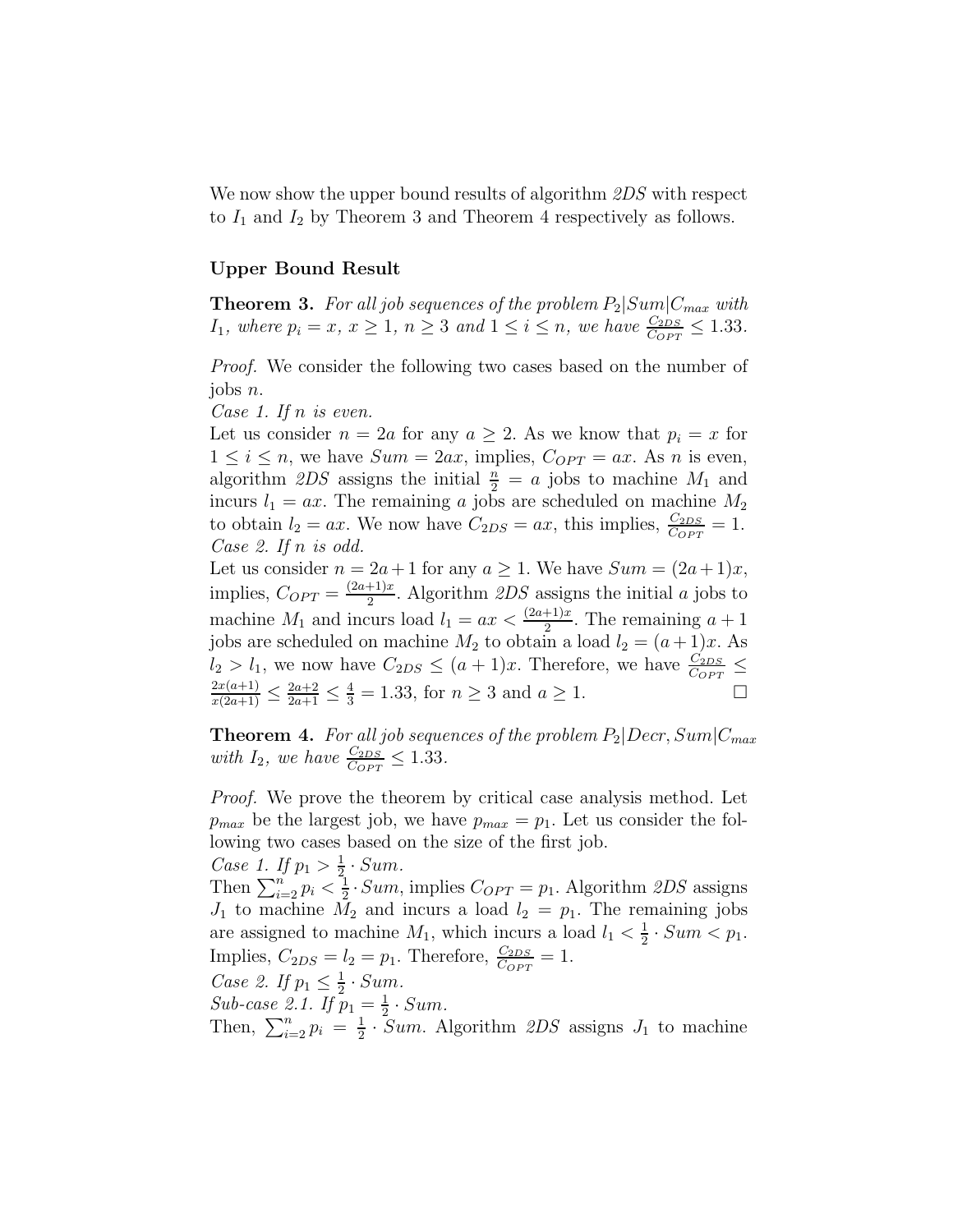$M_1$  and incurs a load  $l_1 = \frac{1}{2}$  $\frac{1}{2} \cdot Sum$ . The remaining jobs are scheduled on machine  $M_2$ , which incurs a load  $l_2 = \frac{1}{2}$  $\frac{1}{2}$  · *Sum*. Thus,  $C_{2DS}$  =  $l_1$  =  $l_2$  =  $\frac{1}{2}$  $\frac{1}{2}$  · Sum, while  $C_{OPT} = \frac{1}{2}$  $\frac{1}{2} \cdot Sum$ . Therefore,  $C_{2DS}$  $\frac{C_{2DS}}{C_{OPT}} = 1.$ 

Sub-case 2.2. If  $p_1 < \frac{1}{2}$  $rac{1}{2}$  · Sum.

Then algorithm  $2DS$  schedules  $J_1$  on machine  $M_1$ . Here, the following two cases arise.

Sub-sub-case 2.2.1. No other job is assigned to machine  $M_1$ .

Remaining jobs are scheduled on machine  $M_2$ . We now have two possibilities.

Possibility 1. If  $\sum_{i=2}^{n-1} p_i > \frac{1}{2}$  $rac{1}{2}$  · Sum.

Then  $p_1 + p_n < \frac{1}{2}$  $\frac{1}{2} \cdot Sum$ , implies there exists a job  $J_n$  which can be assigned to machine  $M_1$ , which is a contradiction to the Sub-subcase 2.2.1. Hence, Possibility 1 does not occur.

Possibility 2. If  $\sum_{i=2}^{n-1} p_i \leq \frac{1}{2}$  $rac{1}{2}$  · Sum.

Then before the scheduling of  $J_n$ , load  $l_2 \leq \frac{1}{2}$  $\frac{1}{2}$  · Sum. However, after scheduling of  $j_n$ , we have the updated load  $l_2 = l_2 + p_n > \frac{1}{2}$  $rac{1}{2} \cdot Sum$ as  $l_1 < \frac{1}{2}$  $\frac{1}{2} \cdot Sum$ . As  $l_1 + p_n > \frac{1}{2}$  $\frac{1}{2}$  · Sum, without loss of generality, we can bound the value of  $p_n$  as  $2 \leq p_n \leq p_{max} - 2$  for  $n \geq 3$ . We consider the following critical instance of the problem to show the largest competitive ratio. Let us consider an instance with three jobs  $J_1, J_2 \text{ and } J_3 \text{, where } p_1 = p_{max}, p_2 = p_{max} - 1 \text{ and } p_3 = p_{max} - 2.$ Algorithm  $2DS$  now schedules job  $J_1$  on machine  $M_1$  and assigns remaining jobs to machine  $M_2$  to incur  $l_1 = p_{max}$  and  $l_2 = 2p_{max} - 3$ . As  $l_2 > l_1$ , we now have  $C_{2DS} \leq 2p_{max}-3$ , while  $C_{OPT} \geq \frac{3}{2}$  $\frac{3}{2}(p_{max}-1).$ Therefore, we have

$$
\frac{C_{2DS}}{C_{OPT}} \le \frac{2(2p_{max} - 3)}{3p_{max} - 3} \le \frac{4p_{max} - 6}{3p_{max} - 3} \le \frac{4}{3}, \text{ for } p_{max} \ge 3
$$
 (4)

Sub-sub-case 2.2.2. At least one job other than  $J_1$  is assigned to machine  $M_1$ .

Let  $J_k$  be the latest job, which has been assigned to machine  $M_1$  and let  $l'_1$  be the load of  $M_1$  just before the scheduling of  $J_k$ . We now have

$$
l_1' + p_k \le \frac{1}{2} \cdot Sum > l_1 \tag{5}
$$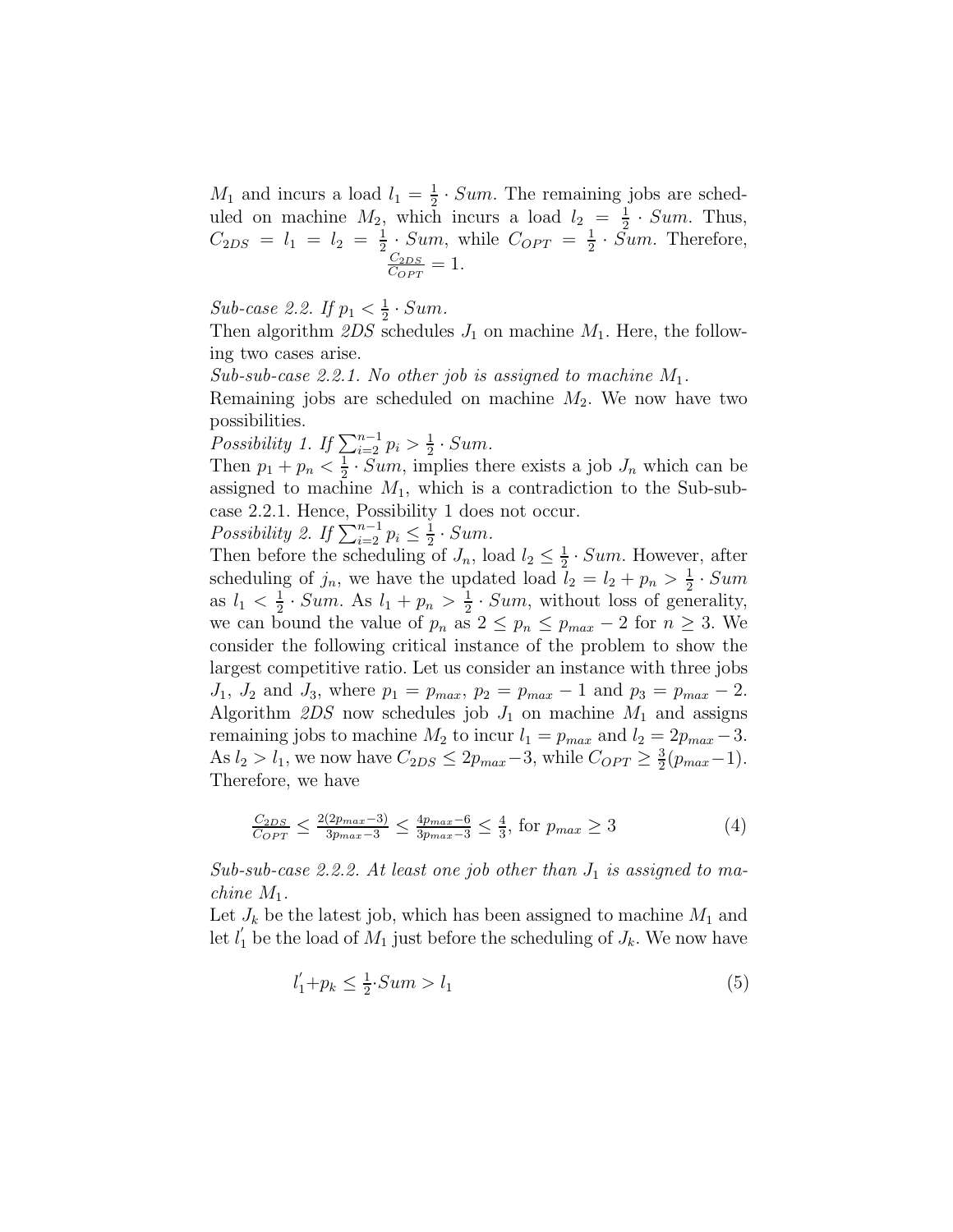If  $J_k = J_n$ , then  $l'_1 + p_k = \frac{1}{2}$  $\frac{1}{2} \cdot Sum \text{ or } l'_1 + p_k < \frac{1}{2}$  $rac{1}{2}$  · Sum. If  $l'_1 + p_k = \frac{1}{2}$  $\frac{1}{2} \cdot Sum$ , then  $C_{2DS} = \frac{1}{2}$  $\frac{1}{2} \cdot Sum$ , while  $C_{OPT} = \frac{1}{2}$  $rac{1}{2} \cdot Sum,$ implies,  $\frac{C_{2DS}}{C_{OPT}} = 1.$ 

If  $l_1' + p_k < \frac{1}{2}$  $\frac{1}{2}$ ·*Sum*, then let  $l'_2$  be the load of machine  $M_2$  at this point of time. By Eq. (5), it is clear that  $l'_2 < l_2$ . Therefore, Eq. (4) holds for this case as well. We now can conclude that  $\frac{C_{2DS}}{C_{OPT}} \leq \frac{4}{3} = 1.33$ .  $\Box$ 

For the problem  $P_2|Decr, Sum|C_{max}$  with  $I_1$ , the algorithm  $2DS$  is best possible in the sense that no semi-online algorithm can overcome the critical instance with three jobs, where  $p_1 = p_2 = p_3 = 1$  to obtain a better competitive ratio than 1.33. However, we improve the upper bound 1.33 on the competitive ratio to 1.16 for the problem with  $I_2$ , i.e.,  $p_{i+1} < p_i$ ,  $\forall i$  by proposing a deterministic semi-online algorithm named Improved 2DS.

Algorithm Improved 2DS (I2DS) schedules an incoming job  $J_i$ on machine  $M_1$  as long as the load  $l_1 + p_i \leq \frac{7}{12} \cdot Sum$ . A job  $J_x$ , which incurs a load  $p_x$  on machine  $M_1$  such that  $l_1 + p_x > \frac{7}{12} \cdot Sum$  is assigned to machine  $M_2$ . All such  $J_x$  are scheduled on machine  $M_2$ . The idea is to maintain loads on the machines  $M_1$  and  $M_2$  such that  $l_1 \leq \frac{7}{12} \cdot Sum$  and  $\frac{5}{12} \leq l_2 < \frac{7}{12} \cdot Sum$ . For a better understanding of the competitive analysis of algorithm I2DS, let us normalize the processing times of the jobs in such a manner that  $Sum = 12$ .

Algorithm 2 I2DS

| Initially, $l_1 = l_2 = 0$ , $Sum = \sum_{i=1}^{n} p_i$ , and $p_{i+1} < p_i$ for $1 \leq i < n$ |
|--------------------------------------------------------------------------------------------------|
| WHILE a new job $J_i$ is given with known <i>Decr</i> and Sum DO                                 |
| <b>BEGIN</b>                                                                                     |
| IF $l_1 + p_i \leq \frac{7}{12} \cdot Sum$                                                       |
| THEN assign job $J_i$ to machine $M_1$                                                           |
| UPDATE $l_1 = l_1 + p_i$                                                                         |
| ELSE                                                                                             |
| assign job $J_i$ to machine $M_2$                                                                |
| UPDATE $l_2 = l_2 + p_i$                                                                         |
| $i=i+1$                                                                                          |
| <b>END</b>                                                                                       |
| $C_{I2DS} = \max\{l_1, l_2\}$<br>Return                                                          |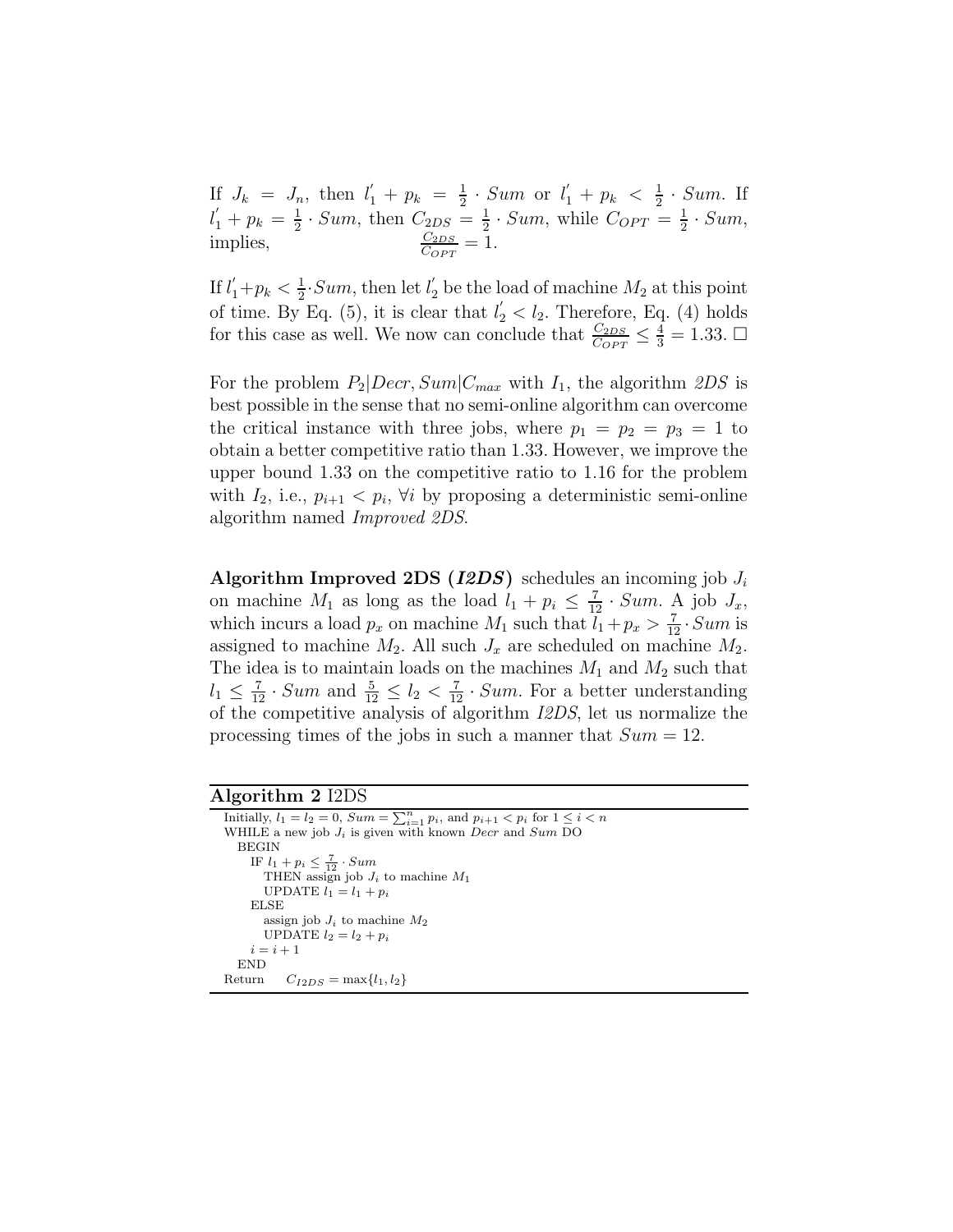#### Upper Bound Result

**Theorem 5.** For all job sequences of the problem  $P_2|Decr, Sum|C_{max}$ with  $I_2$ , where  $n \geq 3$  and  $p_n \geq 3$ , we have  $\frac{C_{I2DS}}{C_{OPT}} \leq 1.16$ .

Proof. When no job is assigned to any of the machines, we have loads  $l_1 = l_2 = 0$ . It is given that  $Sum = 12$ . This implies,

$$
C_{OPT} \ge 6 \tag{6}
$$

We consider the following two critical cases based on the size of the first job  $J_1$ .

Case 1. If  $p_1 > \frac{7}{12} \cdot Sum$ .

Let us consider  $\mathring{A} = \sum_{i=2}^n p_i$ . It is clear that  $A < \frac{5}{12}$ . Sum. Algorithm  $I2DS$  now schedules job  $J_1$  on machine  $M_2$  and assigns the remaining jobs  $J_i$  to machine  $M_1$ , where  $2 \leq i \leq n$ . This implies,  $l_2 = p_1 >$  $\frac{7}{12}$  · Sum and  $l_1 = A < \frac{5}{12}$  · Sum. As  $l_2 > l_1$ , we now have  $C_{I2DS} = p_1$ , while  $C_{OPT} = p_1$ .

Case 2. If  $\frac{5}{12} \cdot Sum < p_1 \leq \frac{7}{12} \cdot Sum$ .

Then  $l_1 + \overline{p_1} > \frac{5}{12} \cdot Sum$ . Clearly,  $l_1 < \frac{5}{12} \cdot Sum$  as  $l_1 = 0$  initially. Algorithm  $I2DS$  schedules job  $J_1$  on machine  $M_1$  and the updated load  $l_1 \leq \frac{7}{12} \cdot Sum$ . We now have  $l_2 \leq \frac{7}{12} \cdot Sum$  as  $l_1 > \frac{5}{12} \cdot Sum$ . This implies,  $C_{I2DS} \leq \frac{7}{12} \cdot Sum$ . Thus, we obtain from Eq. (6),  $C_{I2DS}$  $\frac{C_{I2DS}}{C_{OPT}} \leq \frac{7}{6} = 1.16$ . The bound holds for any other cases as well.  $\Box$ 

#### 3.2 Three Identical Parallel Machines  $(P_3)$

When three identical parallel machines are given in the semi-online scheduling problem with known *Decr* and *Sum* to minimize the makespan  $(C_{max})$ , we denote the problem as  $P_3|Decr, Sum|C_{max}$ . Let  $C_{ALG}$  and  $C_{OPT}$  be the makespans obtained by any semi-online algorithm  $ALG$  and the optimal offline algorithm  $OPT$  respectively. We present the lower bound of the problem  $P_3|Decr, Sum|C_{max}$  as follows.

#### Lower Bound Result

**Theorem 6.** Any deterministic semi-online algorithm ALG for the problem  $P_3|Decr, Sum|C_{max}$  has a competitive ratio of at least 1.11.

Proof. We follow the adversary method to prove our claim. Let  $Sum = 27$  is known in advance and we are given a sequence of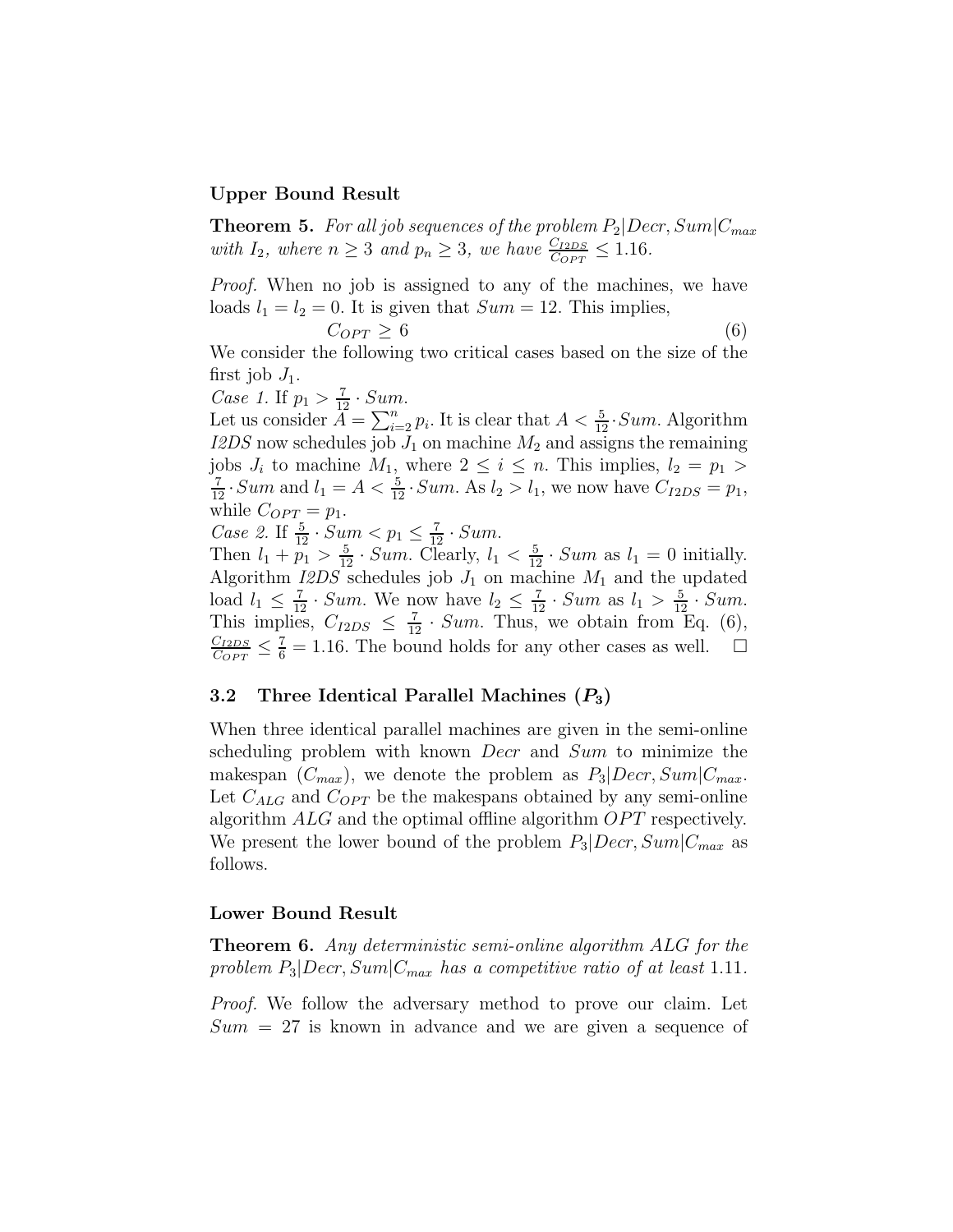four jobs  $J_1$ ,  $J_2$ ,  $J_3$ ,  $J_4$ , where  $p_1 = 9$  and  $p_2 + p_3 + p_4 = 18$ . We assume that at least one job must be scheduled on each machine by the end of the job sequence. We now can consider the following three cases based on the assignment of initial two jobs.

Case 1.  $J_1$  and  $J_2$  are assigned to the same machine  $M_j$ .

Let us consider  $M_i = M_1$  and  $p_2 = 6$ , implies,  $l_1 = 15$ . We are now left with jobs  $J_3$  and  $J_4$  such that  $p_3 + p_4 = 12$ . Jobs  $J_3$  and  $J_4$  must be scheduled on two different machines other than  $M_1$ . By considering  $p_3 = p_4 = 6$ , we obtain the updated loads  $l_2 = l_3 = 6$ . Thus,  $C_{ALG} \geq 15$ , while  $C_{OPT} = 9$ . Therefore, we have

$$
\frac{C_{ALG}}{C_{OPT}} \ge \frac{15}{9} = 1.66\tag{7}
$$

Case 2.  $J_1$  and  $J_2$  are scheduled on different machines. Sub-case 2.1.  $J_3$  is assigned to the machine, where  $J_1$  has already been assigned.

Let us consider  $J_1$  has been assigned to machine  $M_1$ . We have jobs  $J_2$  and  $J_3$  such that  $p_2 + p_3 \leq 17$ . We now have ten possibilities for  $(p_2, p_3)$  i.e.,  $(9, 8)$ ,  $(9, 7)$ ,  $(9, 6)$ ,  $(9, 5)$ ,  $(8, 8)$ ,  $(8, 7)$ ,  $(8, 6)$ ,  $(8, 5)$ ,  $(7, 7)$  and  $(7, 6)$ . To minimize the load on machine  $M_1$ , let us consider  $p_2 = 9$  and  $p_3 = 5$ . Thus, we have the updated loads  $l_1 = 14$ ,  $l_2 = 9$ and  $l_3 = 0$ . Now job  $J_4$  with  $p_4 = 4$  must be scheduled on machine  $M_3$  to update  $l_3 = 4$ . Thus, we have  $C_{ALG} \geq 14$ , while  $C_{OPT} = 9$ . Therefore, we have

$$
\frac{C_{ALG}}{C_{OPT}} \ge \frac{14}{9} = 1.55\tag{8}
$$

Sub-case 2.2.  $J_3$  is assigned to the machine, where  $J_2$  has already been assigned.

Let us consider job  $J_2$  has been assigned to machine  $M_2$ . Now we have jobs  $J_2$  and  $J_3$  such that  $p_2 + p_3 \leq 17$ . Thus, we have three possibilities for  $(p_2, p_3)$  i.e.,  $(8, 5)$ ,  $(7, 6)$  and  $(6, 6)$ . Let us consider  $p_2 = p_3 = 6$ . We now have the updated loads  $l_1 = 9$ ,  $l_2 = 12$  and  $l_3 = 0$ . Again  $J_4$  with  $p_4 = 6$  must be scheduled on the machine  $M_3$ and incurs a load  $l_3 = 6$ . Thus, we have  $C_{ALG} \geq 12$ , while  $C_{OPT} = 9$ . Therefore, we have

$$
\frac{C_{ALG}}{C_{OPT}} \ge \frac{12}{9} = 1.33\tag{9}
$$

Sub-case 2.3.  $J_3$  is scheduled on a different machine.

Let us consider the following four instances, where  $J_i/p_i$  denote a job and its processing time.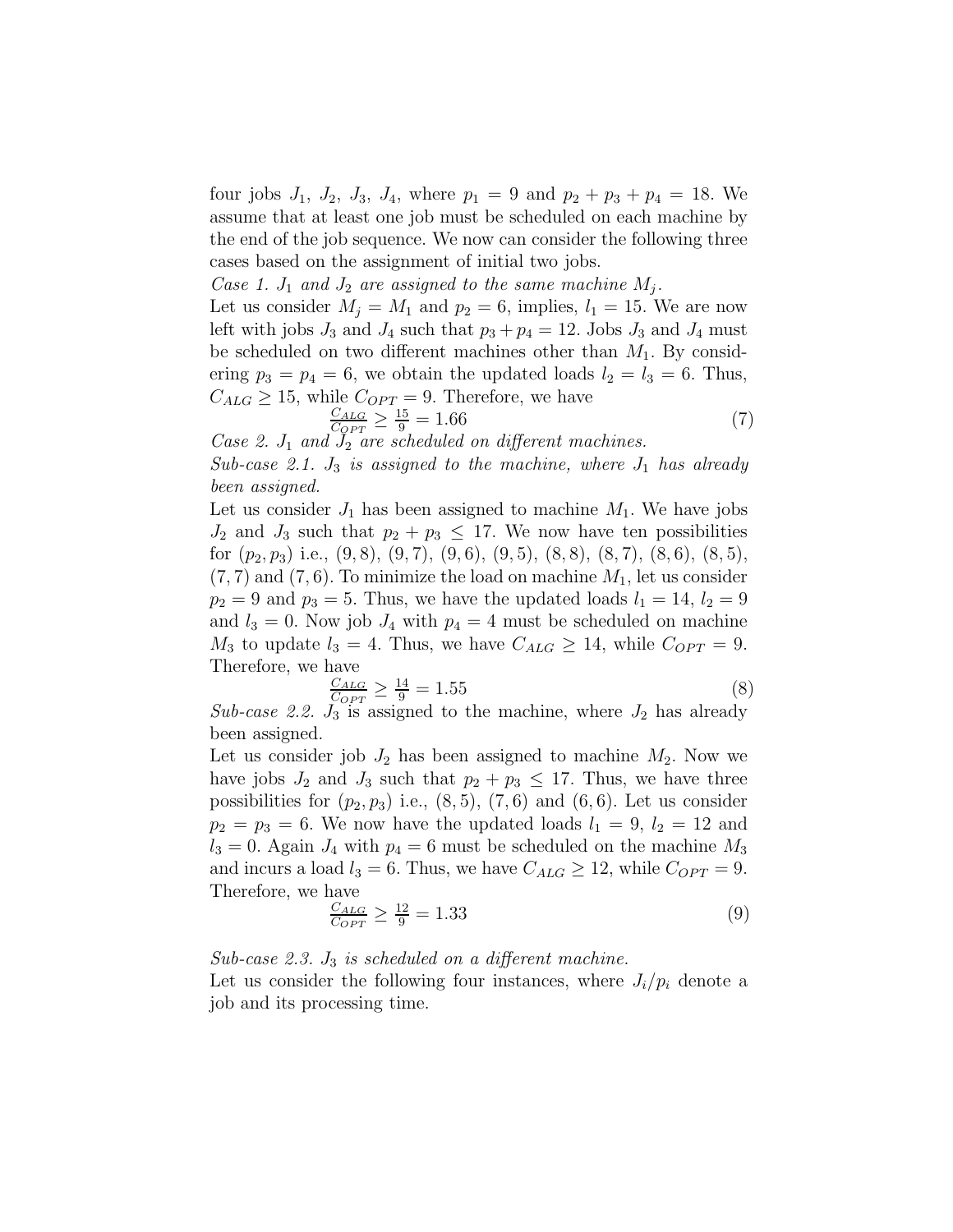$$
\sigma_1 = \langle J_1/9, J_2/8, J_3/8, J_4/2 \rangle \n\sigma_2 = \langle J_1/9, J_2/8, J_3/7, J_4/3 \rangle \n\sigma_3 = \langle J_1/9, J_2/8, J_3/6, J_4/4 \rangle \n\sigma_4 = \langle J_1/9, J_2/8, J_3/5, J_4/5 \rangle
$$

It can be easily shown with each of the above instances that any deterministic semi-online algorithm ALG achieves a competitive ratio such that

$$
\frac{C_{ALG}}{C_{OPT}} \ge \frac{10}{9} = 1.11\tag{10}
$$

Therefore, by Eqs.  $(7)$ ,  $(8)$ ,  $(9)$  and  $(10)$ , we conclude that Theorem 6 holds true.

#### Algorithm 3DS

We now propose a deterministic semi-online algorithm named 3DS for the problem  $P_3|Decr, Sum|C_{max}$  by considering both  $I_1$  and  $I_2$ . Let  $C_{3DS}$  be the makespan obtained by algorithm 3DS. The algorithm works as follows.

#### Algorithm 3 3DS

```
Initially, l_1 = l_2 = l_3 = 0, Sum = \sum_{i=1}^{n} p_i, and p_{i+1} \leq p_i for 1 \leq i < nWHILE a new job J_i arrives with known Decr and Sum DO
  BEGIN
     IF l_1 + p_i \leq \frac{1}{3} \cdot SumTHEN assign job J_i to machine M_1UPDATE l_1 = l_1 + p_iELSE
       Select a machine M_j, where j \in \{2,3\} for which the current load l_j = \min\{l_2, l_3\}Assign job J_i to the machine M_jUPDATE l_j = l_j + p_ii = i + 1END
Return C_{3DS} = \max\{l_1, l_2, l_3\}
```
Algorithm 3DS is an improved variant of Graham's list scheduling algorithm [19]. The objective of algorithm 3DS is to always keep the load of machine  $M_1$  such that  $l_1 \leq \frac{1}{3}$  $\frac{1}{3}$  · Sum and to maintain loads on machines  $M_2$  and  $M_3$  such that the loads  $l_2$  and  $l_3$  are at most  $1.5(C_{OPT})$ .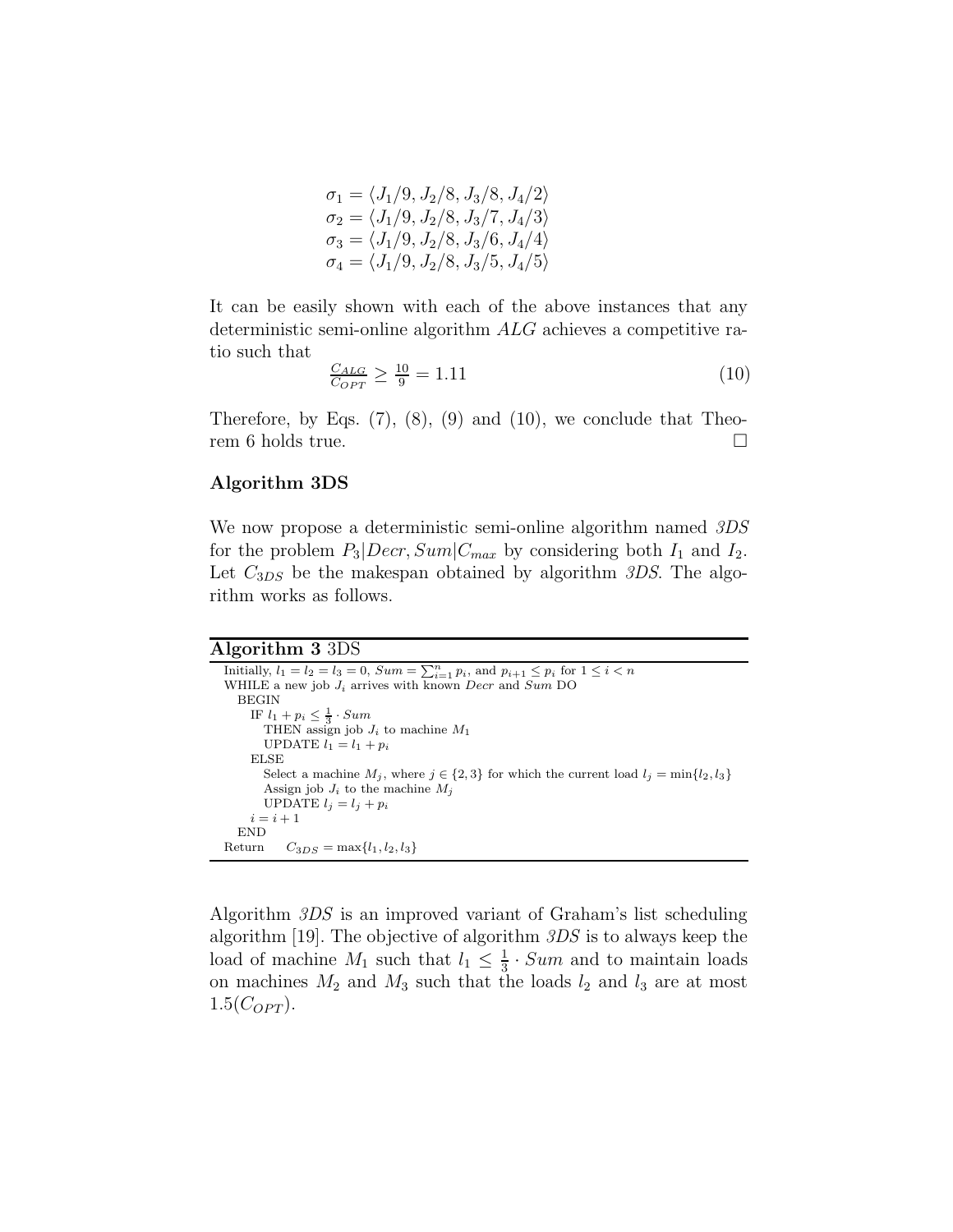#### Upper Bound Results

We analyze and present the performance of algorithm 3DS with respect to  $I_1$  and  $I_2$  as follows.

**Theorem 7.** For all job sequences of the problem  $P_3|Decr, Sum|C_{max}$ with  $I_1$ , where  $p_i = x, x \ge 1, n \ge 4$  and  $1 \le i \le n$ , we have  $C_{3DS}$  $\frac{C_{3DS}}{C_{OPT}} \leq 1.5.$ 

Proof. We consider the following three critical cases based on the number of jobs  $n$ .

Case 1. If  $n = 3a$ , for any  $a \geq 2$ .

Then the initial  $\alpha$  jobs are assigned to machine  $M_1$  and update the load  $l_1 = ax$ . Algorithm 3DS assigns the remaining 2a jobs with load  $2ax$  to machines  $M_2$  and  $M_3$  such that exactly a jobs are scheduled on each of the machines and incurs loads  $l_2 = l_3 = ax$ . Thus, we have  $C_{3DS} = ax$ , while  $C_{OPT} = ax$ . Therefore, we have  $C_{3DS}$  $\frac{C_{3DS}}{C_{OPT}} = 1$  (11)

Case 2. If  $n = 3a + 1$  for  $a \ge 1$ .

The initial  $\alpha$  jobs are scheduled on machine  $M_1$  to incur a load  $l_1 = ax$ . Out of the remaining  $2a + 1$  jobs, algorithm  $3DS$  assigns the first 2a jobs on machines  $M_1$  and  $M_2$  such that  $l_2 = l_3 = ax$ . Now the last job  $J_n$  can either be scheduled on machine  $M_2$  or on machine  $M_3$  to incur a load either  $l_2 = (a+1)x$  or  $l_3 = (a+1)x$ . Thus, we have  $C_{3DS} \leq (a+1)x$ , while  $C_{OPT} = \frac{(3a+1)x}{3}$  $\frac{+1}{3}$ . Therefore, we have

$$
\frac{C_{3DS}}{C_{OPT}} \le \frac{3(a+1)}{3a+1} \le \frac{3}{2} = 1.5
$$
\n(12)

Case 3. If  $n = 3a + 2$  for  $a \ge 1$ .

Then again the initial  $\alpha$  jobs are scheduled on machine  $M_1$  to update the load  $l_1 = ax$ . Algorithm 3DS schedules the next 2a jobs on machines  $M_1$  and  $M_2$  to update the loads  $l_2 = l_3 = ax$  (i.e., exactly a jobs are assigned to each of the machines). Out of the remaining two jobs, exactly one job is assigned to  $M_2$  and  $M_3$  respectively to update the loads  $l_2 = l_3 = (a+1)x$ . Thus, we have  $C_{3DS} \leq (a+1)x$ , while  $C_{OPT} = \frac{(3k+2)x}{3}$  $\frac{+2}{3}$ . Therefore, we have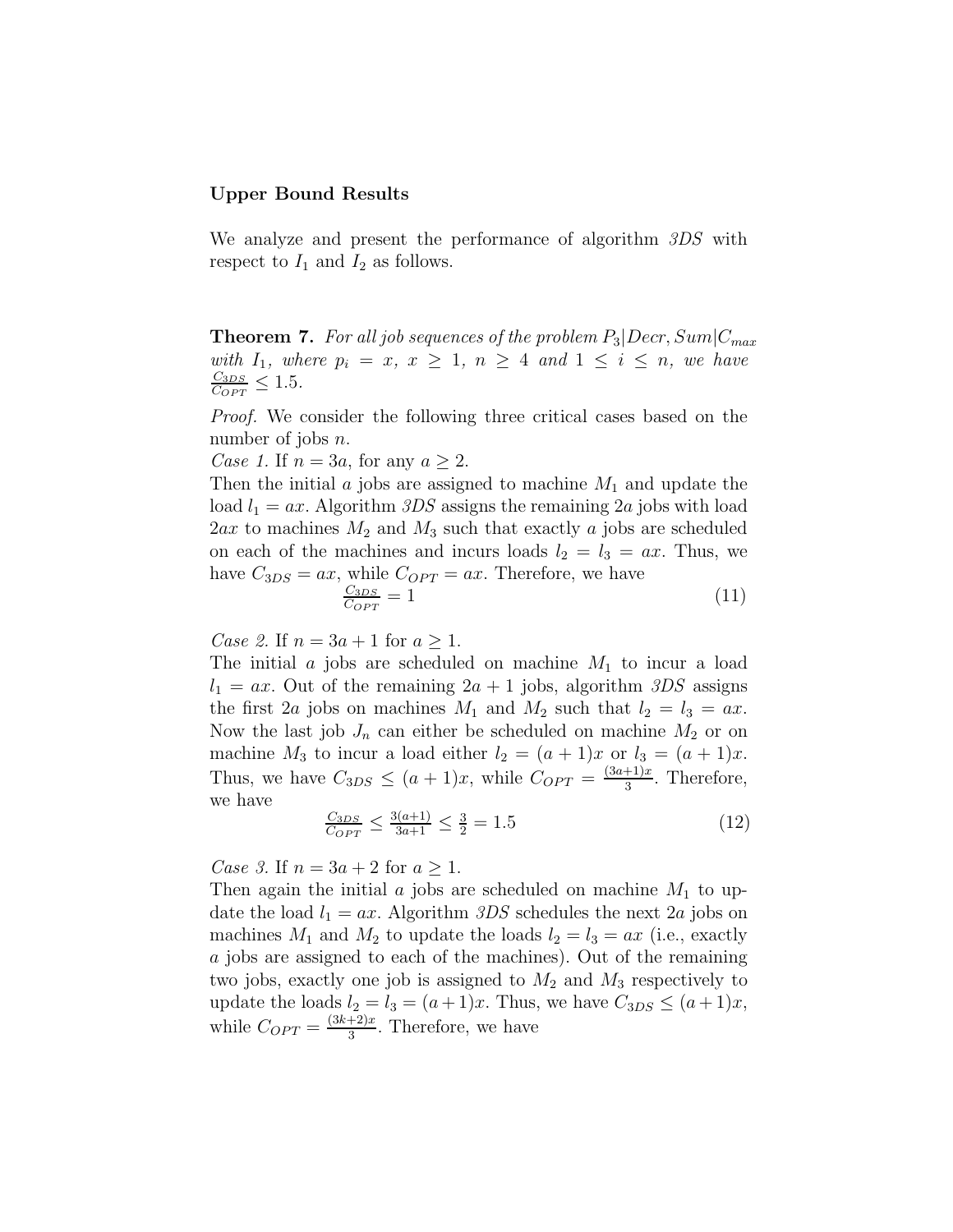$$
\frac{C_{3DS}}{C_{OPT}} \le \frac{3(a+1)}{3a+2} \le \frac{6}{5} = 1.2\tag{13}
$$

By Eqs. (11), (12) and (13), we can conclude that Theorem 7 holds true.

**Theorem 8.** For all job sequences of the problem  $P_3|Decr, Sum|C_{max}$ with  $I_2$ , where  $n \geq 4$  and  $1 \leq i \leq n$ , we have  $\frac{C_{3DS}}{C_{OPT}} \leq 1.2$ .

Proof. We prove the theorem by method of contradiction. Let us assume that the input job sequence  $\sigma = \langle J_1, J_2, \ldots, J_t \rangle$  is the smallest instance of the problem with respect to number of jobs that contradicts Theorem 8. Thus t is minimal. Let  $C_{3DS}(\sigma)$  and  $C_{OPT}(\sigma)$ be the makespans incurred by algorithm  $3DS$  and  $OPT$  respectively for the sequence  $\sigma$ . Suppose  $J_r$  is a job in  $\sigma$  that finishes last in the schedule, generated by algorithm  $3DS$  and  $r < t$ . We now have an instance  $\sigma_1 = \langle J_1, J_2, \ldots, J_r \rangle$  such that  $C_{3DS}(\sigma_1) = C_{3DS}(\sigma)$ , while  $C_{OPT}(\sigma_1) \leq C_{OPT}(\sigma)$ .

This implies,  $\frac{C_{3DS}\sigma_1}{C_{OPT}\sigma_1} \ge \frac{C_{3DS}(\sigma)}{C_{OPT}(\sigma)} > 1.2$ .

Thus the instance  $\sigma_1$  constitutes the smallest counterexample to Theorem 8, which contradicts our assumption on the minimality of t. Therefore the instance  $\sigma$  with t jobs forms the smallest counterexample such that  $\frac{C_{3DS}(\sigma)}{C_{OPT}(\sigma)} > 1.2$ .

Implies, for any other instance  $\sigma_2$  with  $t-1$  jobs, we have  $\frac{C_{3DS}(\sigma_2)}{C_{OPT}(\sigma_2)} \le$ 1.2, where  $t - 1 \geq 4$ . Algorithm 3DS always maintains the loads on the machines  $M_1$ ,  $M_2$  and  $M_3$  such that  $l_1 \leq l_2$  and  $l_3 \leq l_2$ .

Let us consider the instance  $\sigma_2 = \langle J_1, J_2, \ldots, J_{t-1} \rangle$ . After scheduling all jobs of  $\sigma_2$ , algorithm 3DS updates the loads of  $M_1$ ,  $M_2$  and  $M_3$ such that  $l_1 \leq \frac{1}{3}$  $\frac{1}{3}$ . Sum,  $l_2 \leq \frac{2}{5}$  $\frac{2}{5} \cdot Sum$  and  $\frac{4}{15} \cdot Sum \le l_3 < \frac{2}{5}$  $rac{2}{5}$  · Sum. It is clear that assignment of the job  $J_t$  makes  $\frac{C_{3DS}(\sigma)}{C_{OPT}(\sigma)} > 1.2$ . We know that before scheduling of job  $J_t$ , we have  $l_3 < l_2$  and  $l_3 \leq \frac{2}{5}$  $rac{2}{5}$ .  $Sum-1$ . Hence job  $J_t$  is scheduled on machine  $M_3$  and the updated load  $l_3 > \frac{2}{5}$  $\frac{2}{5}$  · Sum. Without loss of generality, we can bound the processing time of job  $J_t$  as  $2 \le p_t \le p_{max} - 4$ . This implies,

$$
C_{3DS}(\sigma) = l_3 + p_{max} - 4 > \frac{2}{5} \cdot Sum.
$$
  

$$
\frac{2}{5} \cdot Sum + p_{max} - 5 > \frac{2}{5} \cdot Sum
$$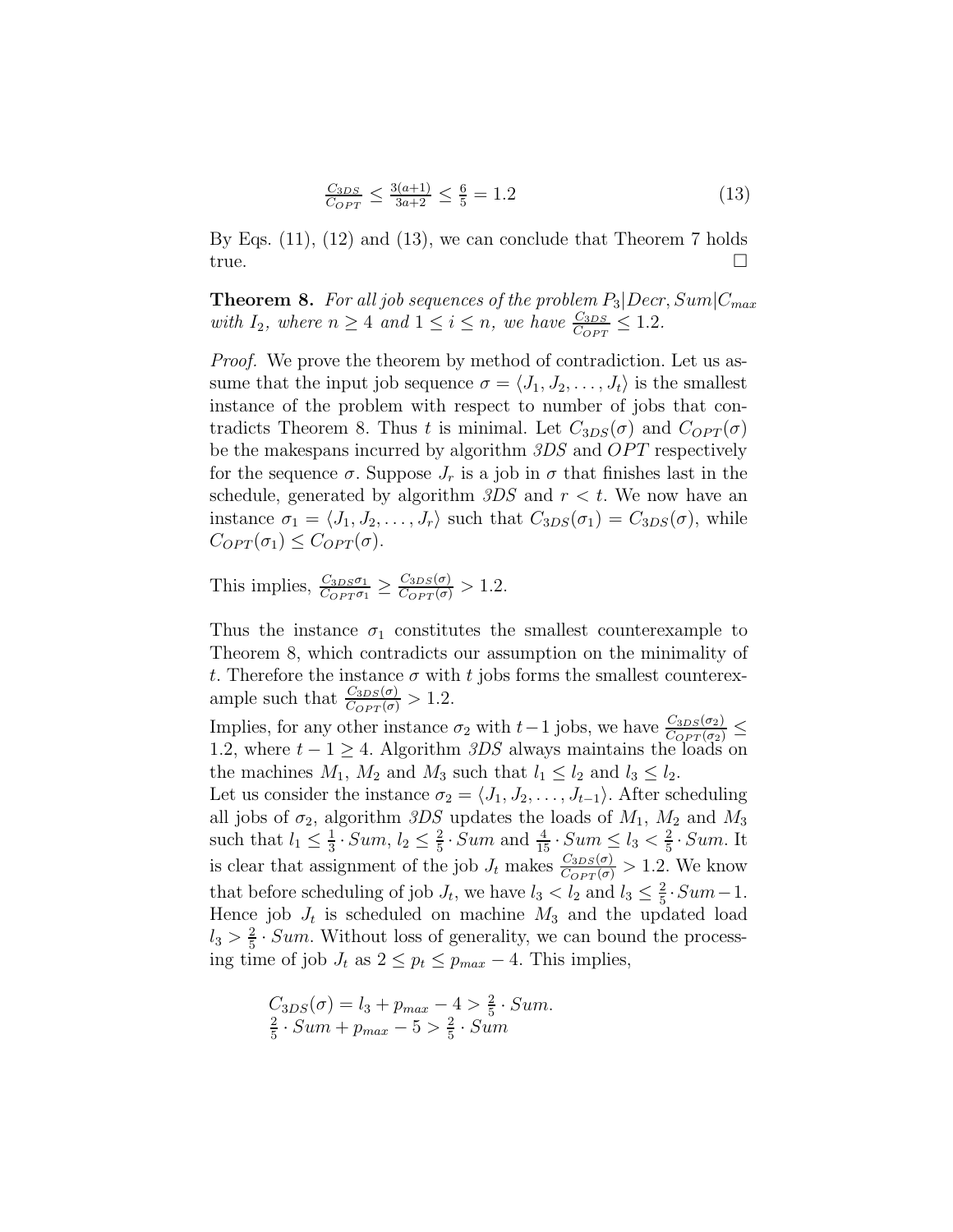implies,  $p_{max} > 5$ .

To show the correctness of our assumptions, let us consider the smallest instance  $\sigma_3 = \langle J_1/6, J_2/5, J_3/4, J_4/3, J_5/2 \rangle$  based on our assumptions on  $p_{max}$ ,  $p_t$  and  $\sigma$ . After scheduling all jobs of  $\sigma_3$ , algorithm 3DS updates the loads such that  $l_1 = 6$ ,  $l_2 = l_3 = 7$ . Hence  $C_{3DS}(\sigma_3) \le 7$ , while  $C_{OPT}(\sigma_3) = \frac{20}{3}$ . Therefore  $\frac{C_{3DS}(\sigma_3)}{C_{OPT}(\sigma_3)} \le \frac{21}{20} < 1.2$ . The instance  $\sigma_3$  is a counterexample to our assumptions on  $p_{max}$ ,  $p_t$ and  $\sigma$ . Hence there does not exist any counterexample to Theorem 8. Therefore the Theorem holds true.

#### Algorithm Improved 3DS

For the problem  $P_3|Decr, Sum|C_{max}$  with  $I_1$ , the algorithm 3DS is best possible in the sense that no semi-online algorithm can overcome the instance  $\sigma = \langle J_1/1, J_2/1, J_3/1, J_4/1 \rangle$  to obtain a better competitive ratio than 1.5. However, the upper bound 1.2 for the problem  $P_3|Decr, Sum|C_{max}$  with  $I_2$  can be improved to 1.11. We now propose a more sophisticated, yet improved deterministic semionline algorithm than 3DS for the problem  $P_3|Decr, Sum|C_{max}$  with  $I_2$ . We name the algorithm as *Improved 3DS (I3DS)* and it works as follows.

| Algorithm 4 I3DS |  |  |
|------------------|--|--|
|------------------|--|--|

| Initially, $l_1 = l_2 = l_3 = 0$ , $Sum = \sum_{i=1}^{n} p_i = 27$ , and $p_{i+1} < p_i$ for $1 \leq i < n$ |
|-------------------------------------------------------------------------------------------------------------|
| WHILE a new job $J_i$ is given with known <i>Decr</i> and Sum DO                                            |
| <b>BEGIN</b>                                                                                                |
| IF $l_1 + p_i \leq \frac{1}{3} \cdot Sum$                                                                   |
| THEN assign job $J_i$ to machine $M_1$                                                                      |
| UPDATE $l_1 = l_1 + p_i$                                                                                    |
| ELSE IF $l_1 + p_i \leq \frac{10}{27} \cdot Sum$                                                            |
| THEN assign job $J_i$ to machine $M_2$                                                                      |
| UPDATE $l_2 = l_2 + p_i$                                                                                    |
| ELSE                                                                                                        |
| assign job $J_i$ to machine $M_3$                                                                           |
| UPDATE $l_3 = l_3 + p_i$                                                                                    |
| $i=i+1$                                                                                                     |
| END                                                                                                         |
| Return $C_{I3DS} = \max\{l_1, l_2, l_3\}$                                                                   |

The aim of algorithm *I3DS* is to always maintain loads on ma-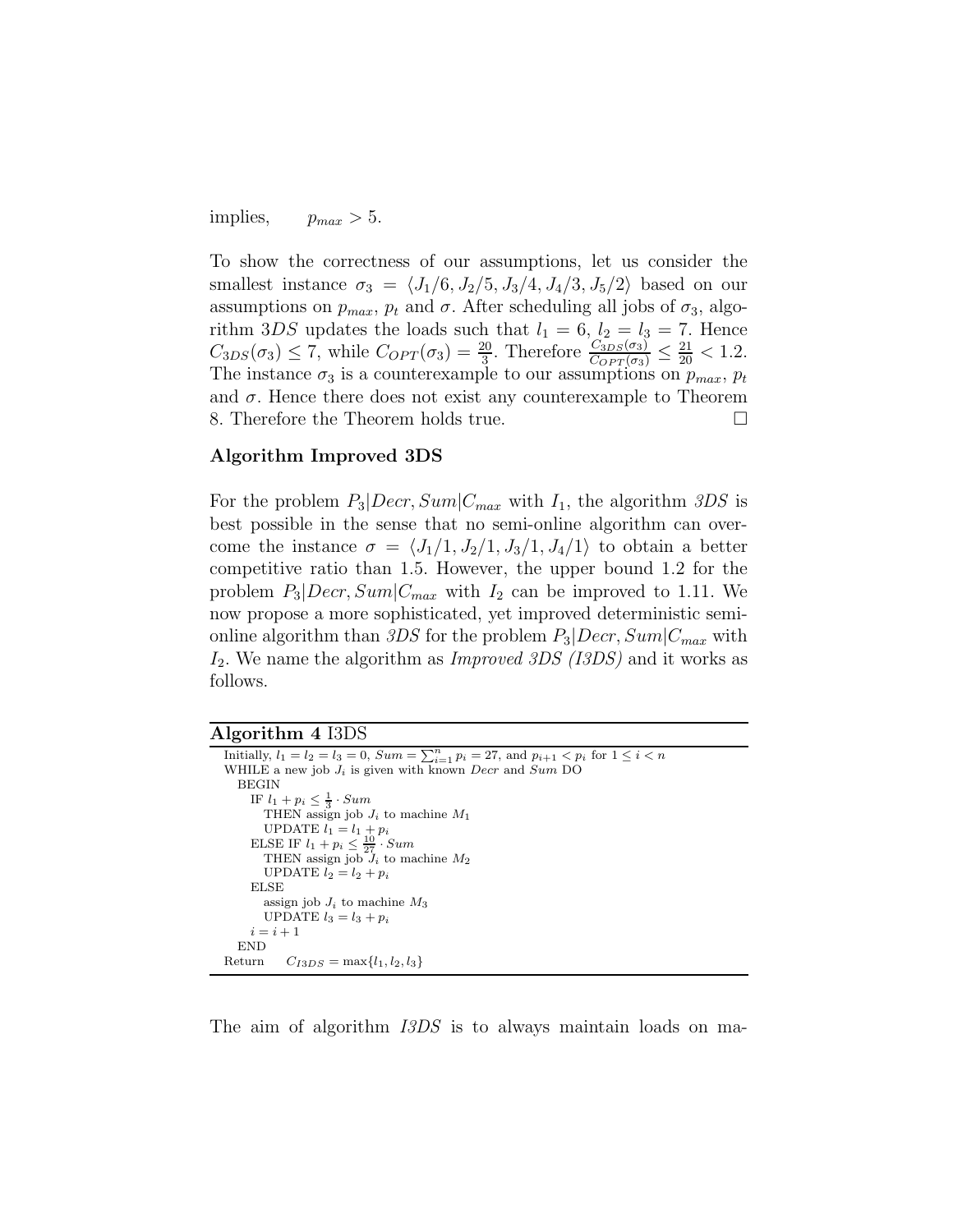chines  $M_1$ ,  $M_2$  and  $M_3$  such that  $l_1 \n\t\leq \frac{9}{27} \cdot Sum$ ,  $l_2 \n\t\leq \frac{10}{27} \cdot Sum$  and  $\frac{8}{27} \cdot Sum \leq l_3 \leq \frac{10}{27} \cdot Sum$ . For a better understanding of the competitive analysis of algorithm I3DS, let us normalize the processing times of the jobs in such a manner that  $Sum = 27$ .

#### Upper Bound Result

**Theorem 9.** For all job sequences of the problem  $P_3|Decr, Sum|C_{max}$ with  $I_2$ , where  $n \geq 4$  and  $p_n \geq 3$ , we have  $\frac{C_{ISDS}}{C_{OPT}} \leq 1.11$ .

*Proof.* We know that  $Sum = 27$  and initially  $l_1 = l_2 = l_3 = 0$ . We now have  $C_{OPT} \geq 9$ . We can consider the following critical cases based on the size of job  $J_1$ 

Case 1. If 
$$
p_1 > \frac{10}{27} \cdot Sum
$$
.

We know that  $p_{max} = p_1$ . Clearly,  $l_1 + p_1 > \frac{10}{27} \cdot Sum$  and  $l_2 + p_1 > \frac{10}{27} \cdot Sum$ . Let us consider  $X = \sum_{i=2}^{n} p_i$ . Clearly,  $X < \frac{17}{27} \cdot Sum$ . Algorithm  $I3DS$  now assigns  $J_1$  to machine  $M_3$  and schedules the remaining jobs to machines  $M_1$  and  $M_2$  such that the updated loads  $l_1 \leq \frac{7}{27} \cdot Sum$  and  $l_2 \leq \frac{10}{27} \cdot Sum$ , while  $l_3 = p_{max} > \frac{10}{27} \cdot Sum$ . Hence,  $C_{I3DS} = p_{max}$ , while  $C_{OPT} = p_{max}$ .

*Case 2.* If  $\frac{1}{3} \cdot Sum < p_1 \leq \frac{10}{27} \cdot Sum$ .

Then  $l_1 + p_1 > \frac{1}{3}$  $\frac{1}{3}$  · Sum and  $l_2 + p_1 \leq \frac{10}{27}$  · Sum. This implies, job  $J_1$ is assigned to machine  $M_2$  and the updated load  $l_2 \leq \frac{10}{27}$ is assigned to machine  $M_2$  and the updated load  $l_2 \leq \frac{10}{27} \cdot Sum$ . Now  $\sum_{i=2}^{n} p_i \leq \frac{17}{27} \cdot Sum$ .  $\sum_{i=2}^{n} p_i \leq \frac{17}{27} \cdot Sum.$ 

Case  $2(a)$ . No other job than  $J_1$  is assigned to machine  $M_2$ .

We now can consider the following critical cases based on the size of the second job  $J_2$ 

Sub-case 2.1. If  $p_2 = \frac{1}{3}$  $rac{1}{3}$  · Sum.

Then the updated load  $l_1 = \frac{1}{3}$  $\frac{1}{3}$ . Sum and the remaining jobs are scheduled on machine  $M_3$  such that the updated load  $\frac{8}{27} \le l_3 < \frac{10}{27} \cdot Sum$ . Hence  $C_{I3DS} \leq \frac{10}{27} \cdot Sum$ , while  $C_{opt} \geq \frac{1}{3}$  $\frac{1}{3}$  · Sum. Therefore

$$
\frac{C_{I3DS}}{C_{OPT}} \le \frac{10}{9} = 1.11
$$
\n(14)

Sub-case 2.2. If  $p_1 < \frac{1}{3}$  $rac{1}{3}$  · Sum.

Then job  $J_2$  is assigned to machine  $M_1$ . Now the updated load  $l_1 < \frac{1}{3}$  $\frac{1}{3}$  · Sum. We now can consider the following cases based on the assignment of jobs on machine  $M_1$  as follows.

Sub-sub-case 2.2.1. No other job then  $J_2$  is scheduled on machine  $M_1$ .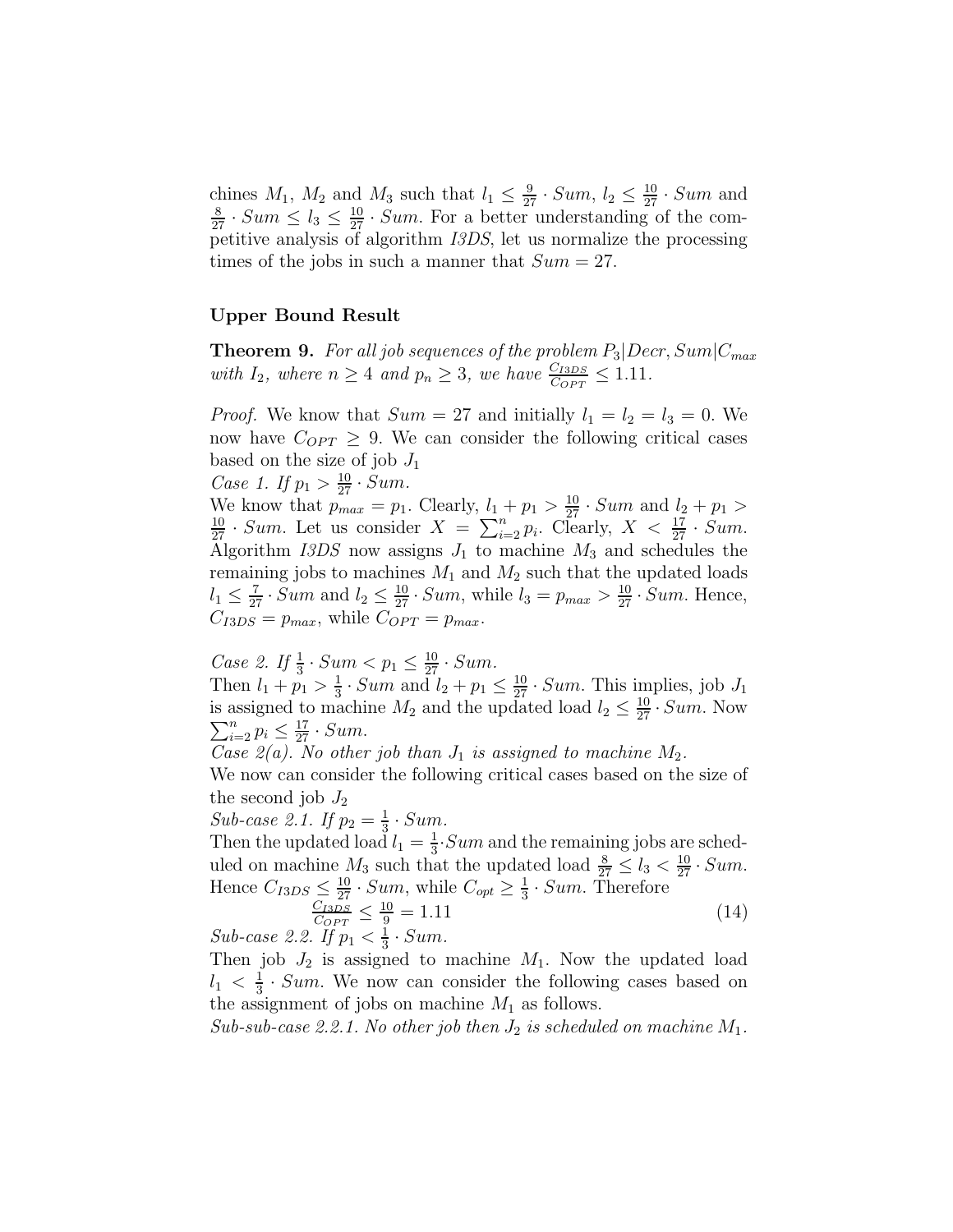Clearly, 1  $\frac{1}{3}$ ·Sum-1. (15) Even the assignment of the last job  $J_n$  to machine  $M_1$  makes the updated load  $l_1 > \frac{1}{3}$  $rac{1}{3}$  · Sum.

Before the assignment of job  $J_n$  to machine  $M_3$ , we have  $l_3 \leq$  $\frac{8}{27} \cdot Sum - 1$ . After the scheduling of job  $J_n$  on  $M_3$ , we have the updated load  $l_3 > \frac{8}{27} \cdot Sum$  as  $l_2 \leq \frac{10}{27} \cdot Sum$  and  $l_1 < \frac{1}{3}$  $rac{1}{3}$  · Sum. W.l.o.g, we can bound the processing time of the last job  $J_n$  such that 2 ≤  $p_n$  ≤  $p_{max}$  – 6. We now have  $l_3 \le \frac{8}{27} \cdot Sum - 1 + p_{max} - 6 \le \frac{8}{27} \cdot Sum + C_{OPT} - 7 \le \frac{8}{27} \cdot Sum + \frac{1}{3} \cdot Sum - 7 \le \frac{17}{27} \cdot Sum - 7$ , implies  $\frac{1}{3}$ .  $Sum-7 \leq \frac{17}{27}$ .  $Sum-7$ , implies  $l_3 \le 10$  (16)

Hence 
$$
C_{I3DS} \le 10
$$
, while  $C_{OPT} \ge 9$ . Therefore  

$$
\frac{C_{I3DS}}{C_{OPT}} \le \frac{10}{9} = 1.11
$$
 (17)

Sub-sub-case 2.2.2. At least one job other than  $J_2$  is assigned to machine  $M_1$ .

Let  $J_k$  be the latest job, which has been assigned to  $M_1$ . Let  $l'_1$  be the load of  $M_1$  just before the assignment of  $J_k$ . By Eq. (15), we have

$$
l'_1 + p_n \le \frac{1}{3} \cdot Sum > l_1 \tag{18}
$$

If  $J_n = J_k$ , then by Eq. (18), we have  $l'_1 + p_n < \frac{1}{3} \cdot Sum$  or  $l'_1 + p_n =$  $\frac{1}{2}$ . Sum If  $l' \pm n = \frac{1}{2}$ . Sum then the undeted  $\frac{1}{3} \cdot Sum$ . If  $l'_1 + p_n = \frac{1}{3}$  $\frac{1}{3} \cdot Sum$ . If  $l'_1 + p_n = \frac{1}{3} \cdot Sum$ , then the updated load  $l_3$  is such that  $\frac{8}{27} \le l_3 < \frac{10}{27} \cdot Sum$ , while  $l_2 \le \frac{10}{27} \cdot Sum$ . Hence  $C_{I3DS} \le \frac{10}{27} \cdot Sum$ , while  $C_{OPT} \geq \frac{1}{3}$  $\frac{1}{3} \cdot Sum$ . Therefore  $\frac{C_{IBDS}}{C_{OPT}} \leq \frac{10}{9} = 1.11$ .

If  $l'_1 + p_n < \frac{1}{3}$  $\frac{1}{3}$  · Sum. Let  $l'_3$  be the load of machine  $M_3$  after the scheduling of  $J_n$  to machine  $M_1$ . By Eq. (16), we have  $l'_3 < l_3$  and  $l'_3 < \frac{10}{27} \cdot Sum$ . Hence  $C_{ISDS} = l_2 \leq \frac{10}{27} \cdot Sum$ , while  $C_{OPT} \geq \frac{1}{3}$  $rac{1}{3}$ . Sum. Therefore  $\frac{C_{I3DS}}{C_{OPT}} \leq \frac{10}{9} = 1.11.$ 

# 4 Conclusion and Future Work

In this paper we investigated the non-preemptive semi-online scheduling problem in two and three identical parallel machines settings with makespan minimization objective. We studied the problem by considering a pair-wise combination of two types of EPI on the future jobs, where we know jobs arrive in order of non-increasing sizes (Decr) and the total sum of sizes of the jobs  $(Sum)$  beforehand. In particular we studied the problem with respect to two practically sig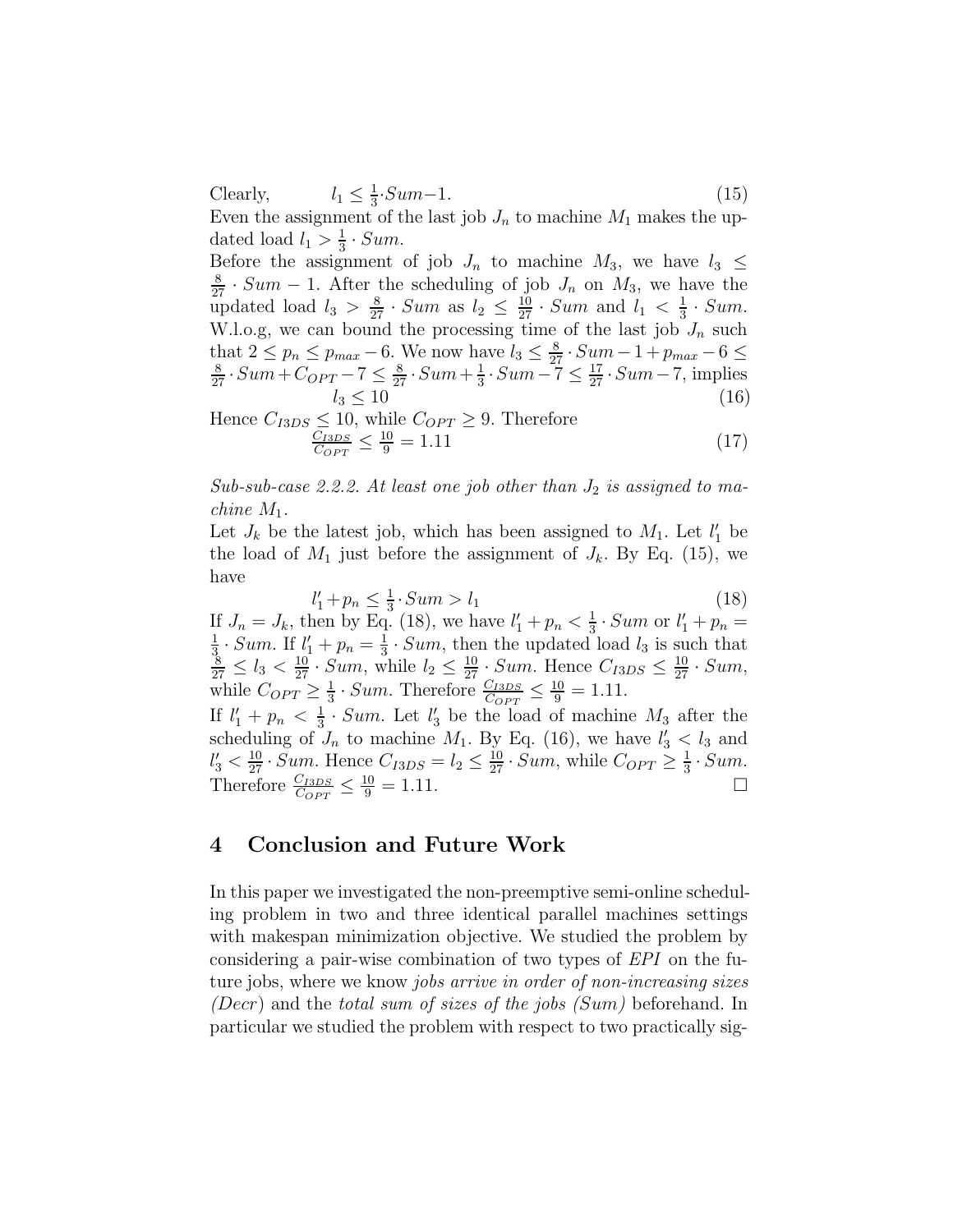nificant input job sequence patterns, i.e.,  $I_1$  and  $I_2$  based on Decr. The pattern  $I_1$  represents a job sequence, where all jobs are of equal size and  $I_2$  represents a job sequence, where jobs arrive in order of decreasing sizes. We showed that prior knowledge of multiple EPI is extremely helpful in designing improved competitive semi-online scheduling algorithms. We proved the lower bounds 1.33 and 1.11 on the competitive ratio for the problem in two and three identical machines settings respectively by the adversary method. We proved a lower bound 1.04 for the problem by considering only  $I_2$  in two identical machines setting. Our method can further be extended to achieve a lower bound of  $\frac{2m}{m+1}$  on the competitive ratio for the problem in m identical machines settings, where  $m \geq 2$ . We proposed four new variants of the deterministic semi-online scheduling algorithms and achieved improved competitive ratios. The summary of the upper bound results on the competitive ratio for our proposed semi-online algorithms is presented in Table [4.](#page-22-0)

Table 4. Summary of Our Upper Bound Results for the problem  $P|Decr, Sum|C_{max}$ 

<span id="page-22-0"></span>

| Machines $I_1$ |       |          |  |
|----------------|-------|----------|--|
| I WO           | 1.33  | $1.33\,$ |  |
| Three          | . . 5 | ി        |  |

Future Work. It is non-trivial and interesting to address the following research challenges as a part of future work.

- Improvement of the upper bound 1.16 for the problem  $P_2|Decr, Sum|C_{max}$ with  $I_2$  for  $n \geq 3$  and  $p_i \geq 1$ ,  $\forall i$ .
- Minimization of the upper bound 1.11 for the problem  $P_3|Decr, Sum|C_{max}$ with  $I_2$  for  $n \geq 4$  and  $p_i \geq 1$ ,  $\forall i$ .
- Study of the problem  $P_m|Decr, Sum|C_{max}$  with respect to input patterns  $I_1$  and  $I_2$  for  $m \geq 4$ .
- Exploration of practically significant new input patterns based on the information on Decr or job's release time.
- As we know that EPI is an application dependent parameter and it also affects the performance of a semi-online scheduling algorithm, it is interesting and challenging to explore practically and theoretically significant new EPI.